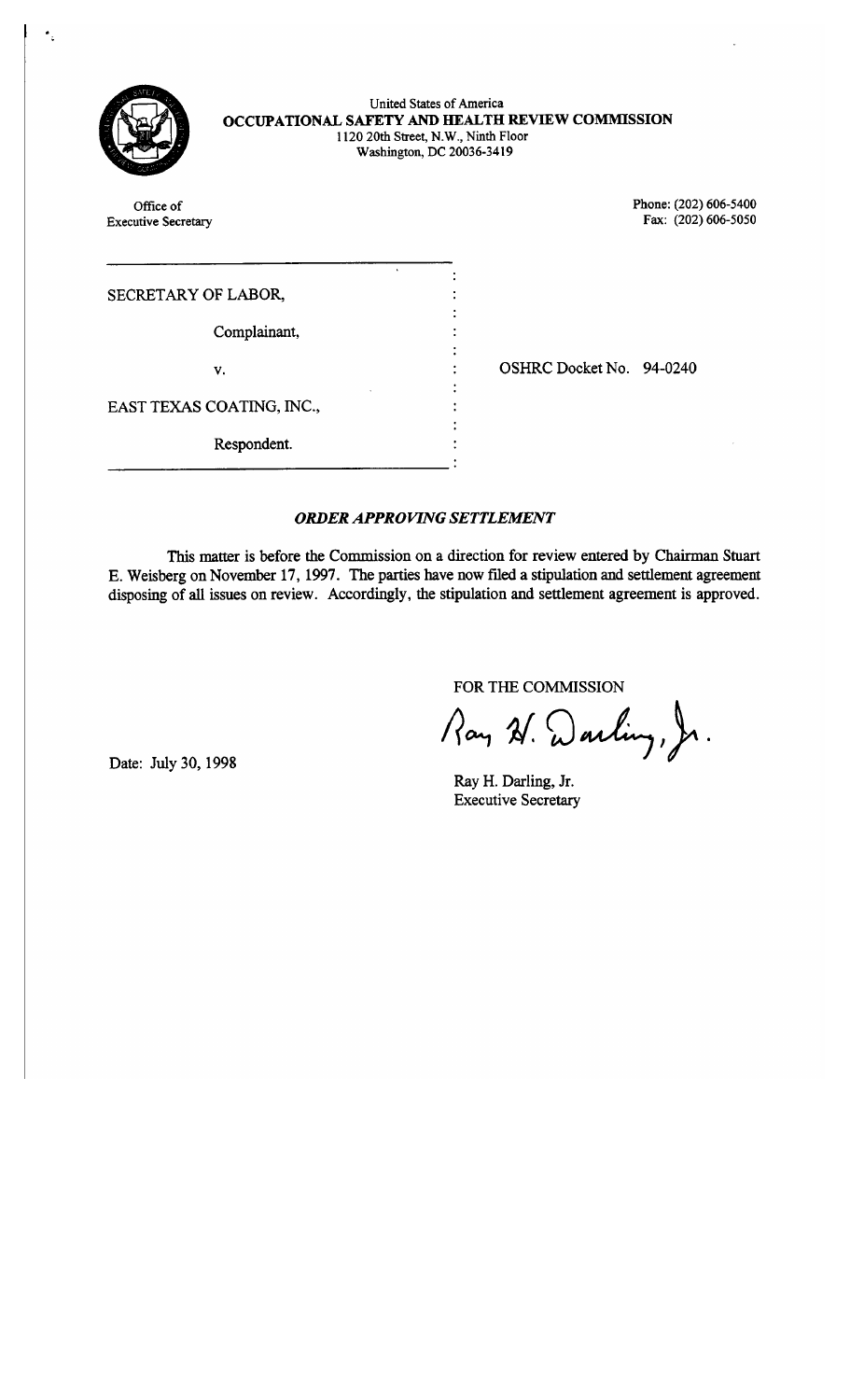94-0240

# NOTICE IS GIVEN TO THE FOLLOWING:

Daniel J. Mick Orlando J. Pannocchia Office of the Solicitor, U.S. DOL **Room S4004** 200 Constitution Ave., N.W. Washington, D.C. 20210

Robert E. Rader, Jr. Rader, Campbell, Fisher & Pyke Stemmons Place, Suite 1080 2777 Stemmons Freeway Dallas, TX 75207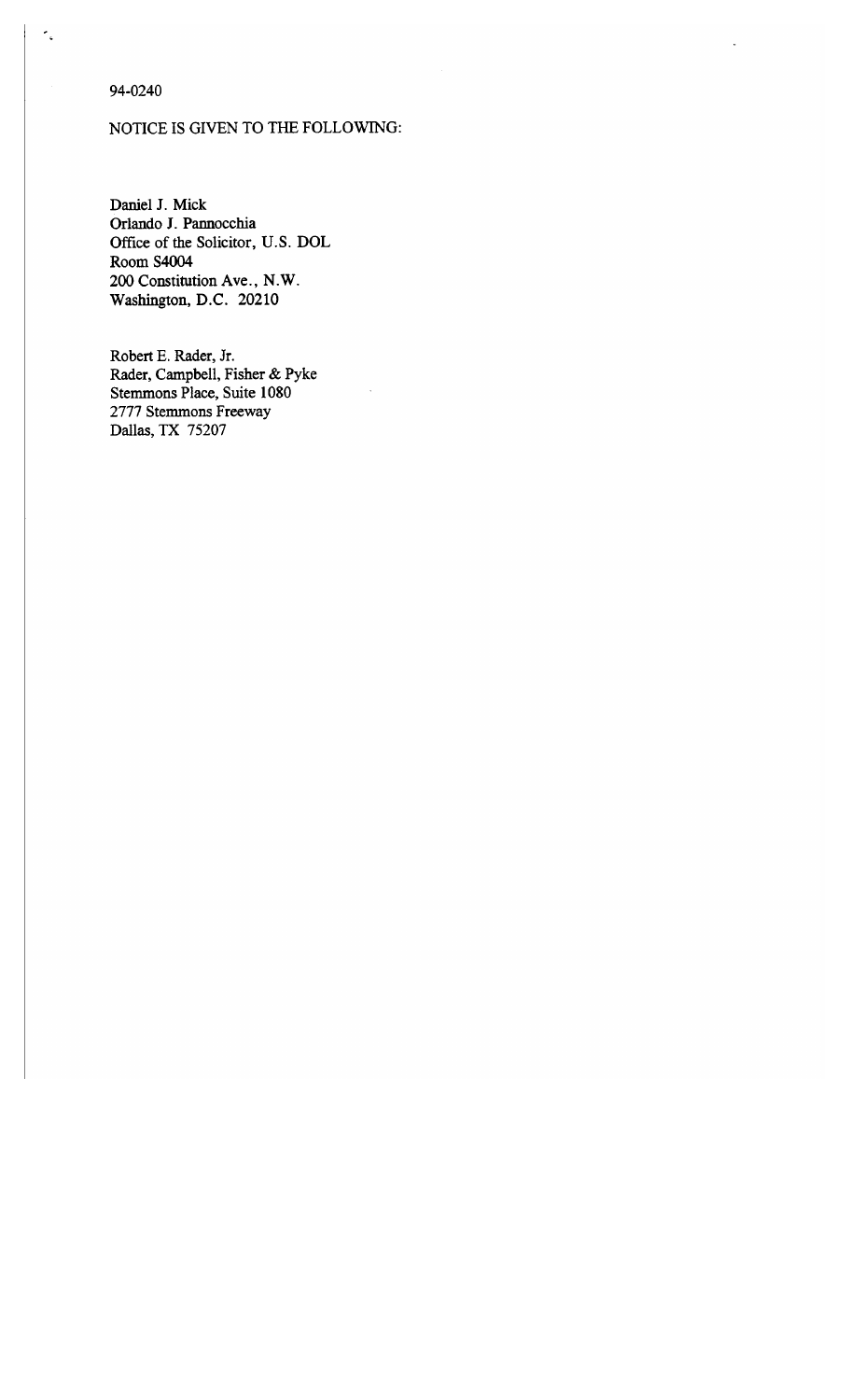#### UNITED STATES OF AMERICA OCCUPATIONAL SAFETY AND HEALTH REVIEW COMMISSION

 $\cdot$ 

 $\ddot{\cdot}$ 

ALEXIS HERMAN, SECRETARY OF LABOR, :

Complainant,

 $\mathbf v$  .

OSHRC Docket No. 94-0240

EAST TEXAS COATING, INC.,

Respondent.

### STIPULATION AND SETTLEMENT AGREEMENT

 $\mathbf{I}$ 

The parties have reached agreement on a full and complete settlement and disposition of the issues in this proceeding which are currently pending before the Commission.

It is hereby stipulated and agreed by and between the Complainant, Secretary of Labor, and the Respondent, East Texas Coating, Inc. ("ETC"), that:

Complainant hereby withdraws items 1 and 2 of Serious  $1.$ Citation 1, alleging violations of 29 C.F.R. \$\$1910.134(b) (8) and 1910.134 (b) (11), and the notification of proposed penalties for those items. Respondent represents that it will retain the services of a Certified Industrial Hygienist ("CIH") to conduct an evaluation of the company's confined space entry program and emergency rescue procedures. ETC further represents that it will implement any protective measures and/or procedures recommended by the CIH including, but not limited to, conducting appropriate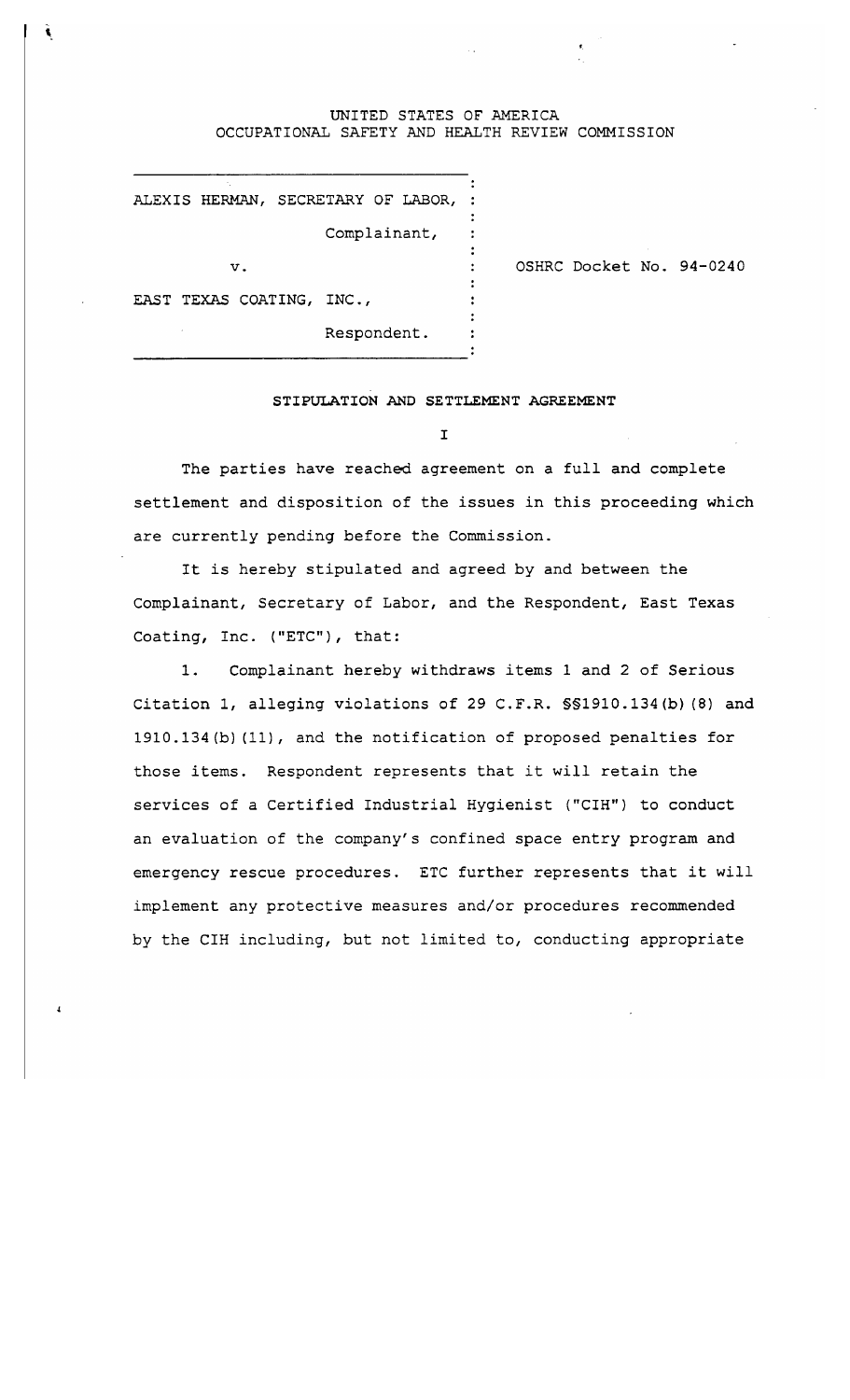employee monitoring of hazardous atmospheres during interior lining operations in hopper and tank cars, and sampling for potential silica dust exposure to employees in exterior blasting areas. ETC represents that it shall hire a Certified Industrial Hygienist within 60 days from the date of this Agreement.

Complainant hereby amends item 3 of Serious Citation 1  $2.$ to characterize the alleged violation of \$1910.134(e)(4) as other-than-serious with a proposed penalty of \$125. Respondent hereby withdraws its notice of contest to said violation as amended.

Complainant hereby amends item 4(a) of Serious Citation  $3.$ 1 to characterize the alleged violation of \$1910.134(f)(2)(iv) as other-than-serious with a proposed penalty of \$125. Respondent . hereby withdraws its notice of contest to said violation as amended. Respondent represents that it shall maintain records of its inspections of respirators kept for emergency use throughout its facility. Complainant hereby withdraws item 4(b) of Serious Citation 1, vacated by Judge Sommer in his September 19, 1997 decision.

Complainant hereby withdraws item 5 of Serious Citation 4. 1, alleged violation of \$1910.146(d)(4) (ii), and the notification of proposed penalty for that item. ETC represents that it will conduct periodic maintenance tests to ensure that its ventilation system used during confined space entries for

 $\overline{2}$ 

 $\overline{\mathbf{I}}$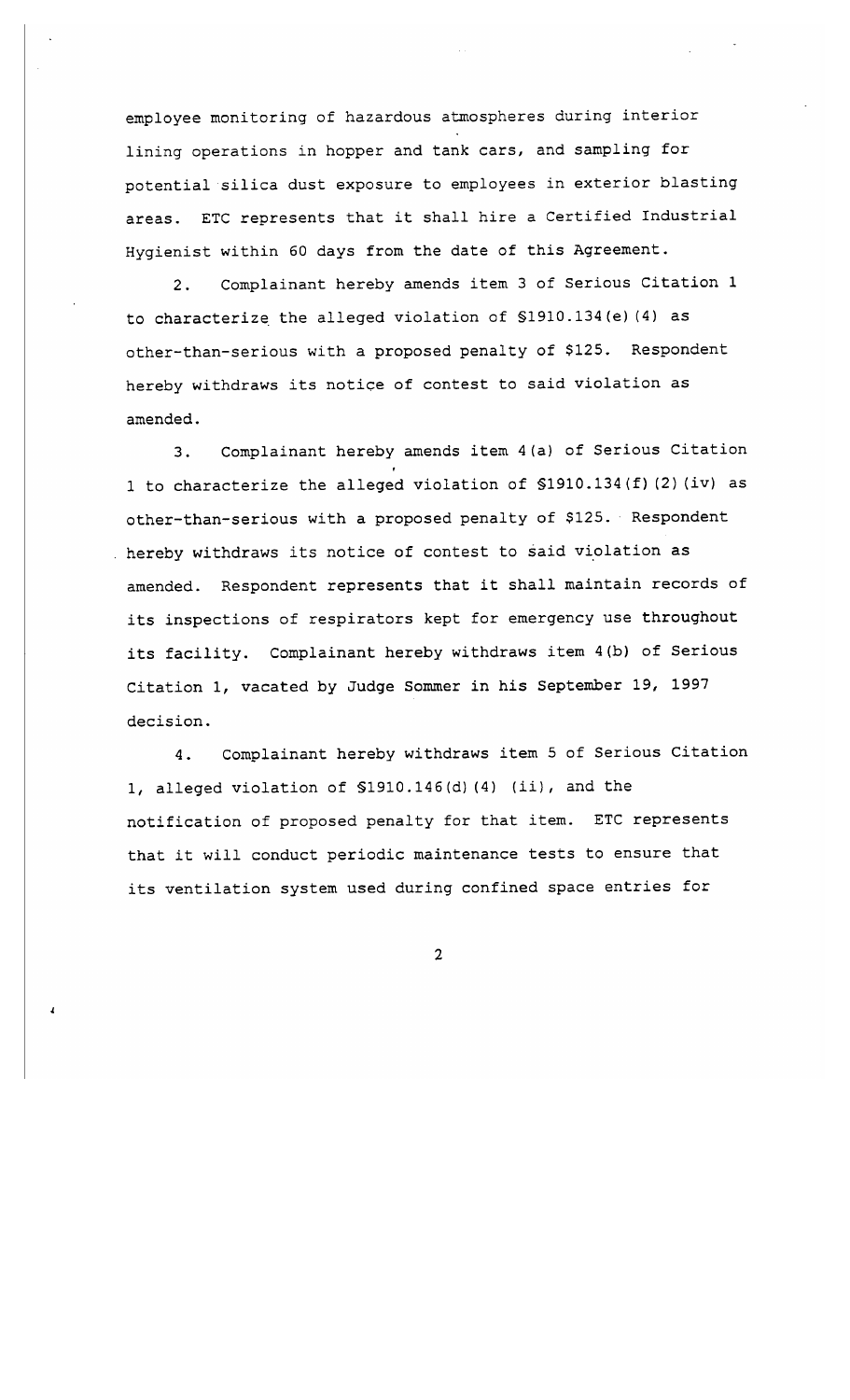interior blasting and coating, is operating according to its design parameters. Respondent further represents that it will include written procedures for periodic inspections of its ventilation system in its confined space entry program.

 $5.$ Complainant hereby amends item 6 of Serous Citation 1 to characterize the alleged violation of  $$1910.146(d)$  (4) (iv) as other-than-serious with a proposed penalty of \$170. Respondent hereby withdraws its notice of contest to said item. ETC represents that it will continue to provide, at no cost to employees, protective heavy duty coveralls to workers engaged in abrasive blasting operations.

6. Complainant hereby withdraws item 7 of Serious Citation 1, alleging a violation of \$1910.146(d)(5)(ii), and the . notification of proposed penalty for that item. Respondent represents that it will periodically conduct monitoring of the permit-required confined spaces inside its hopper and railcars during coating operations in order to verify that acceptable conditions are maintained throughout the course of entry. The frequency of such sampling shall be determined by the Certified Industrial Hygienist, in order for ETC to develop representative data of the range of exposures encountered by employees during these operations.

7. Complainant hereby amends the proposed penalty for item 8 of Serious Citation 1, alleging a violation of \$1910.146(d)(7),

 $\mathbf{3}$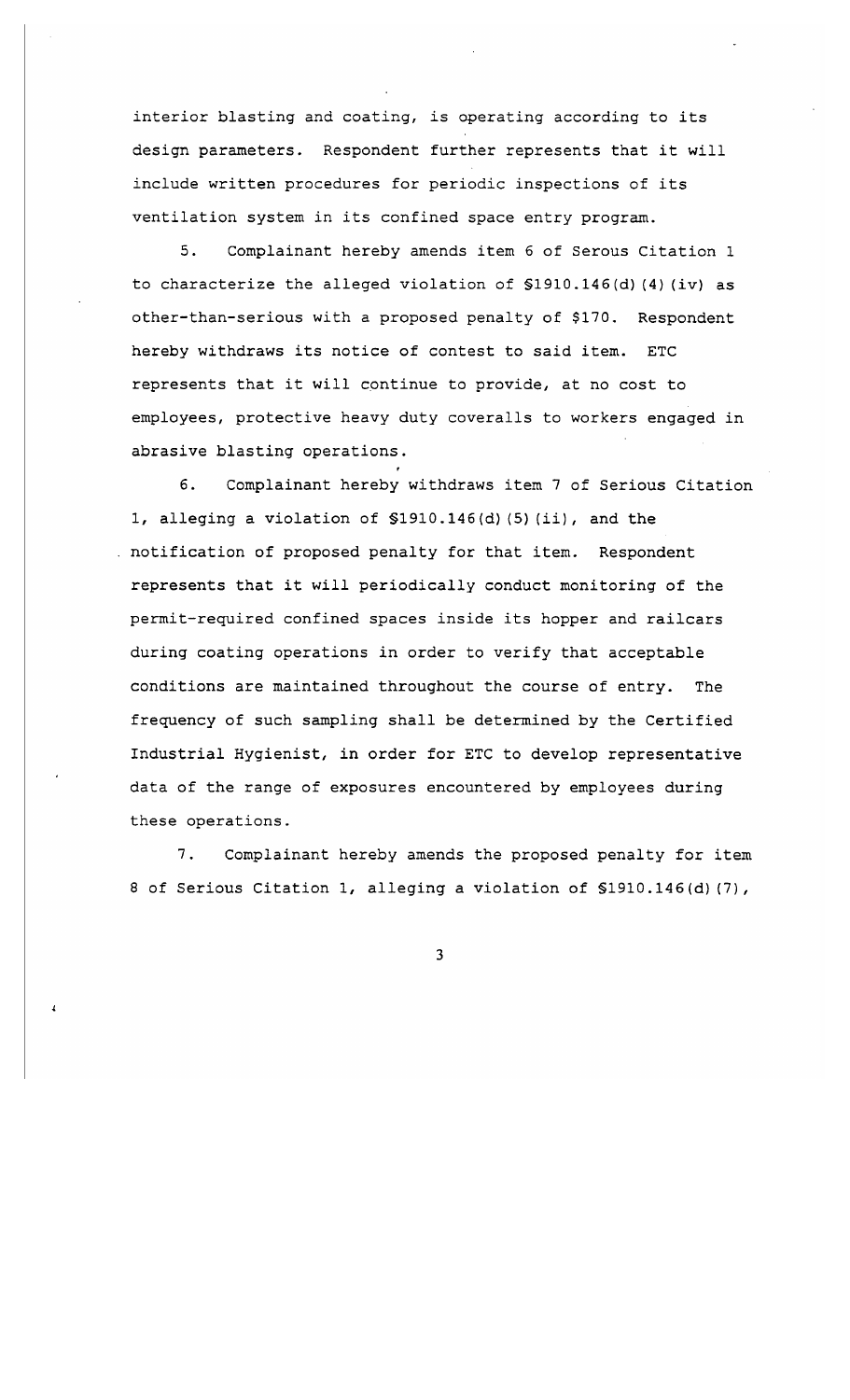to \$1,250. Respondent hereby withdraws its notice of contest to said violation as amended. Respondent represents that it will revise, within 60 days from the date of this Agreement, its confined space entry program to include procedures instructing attendants of multiple space entries on how to summon rescue assistance without distracting attention away from other entrants.

 $8.$ Complainant hereby withdraws item 9 of Serious Citation 1, alleging a violation of \$1910.146(d)(9), and items 15(a) and 15(b) alleging violations of SS1910.146(k)(3)(i) and 1910.146(k) (3)(ii), and the notification of proposed penalties for those items. Respondent represents that it will establish and implement the following measures at its plant within 60 days from the date of this Agreement:

- (1) Revise its confined space entry program to include clear procedures that instruct personnel how to summon rescue services in an expeditious manner.
- (2) Provide all regional rescue services that will potentially respond in the event of an emergency rescue, with a diagram of the plant on an annual basis or as changes occur at the facility.
- (3) Purchase and maintain readily accessible to rescue personnel a tripod that would mechanically assist in pulling an employee out from a confined space.

 $\overline{\mathbf{4}}$ 

4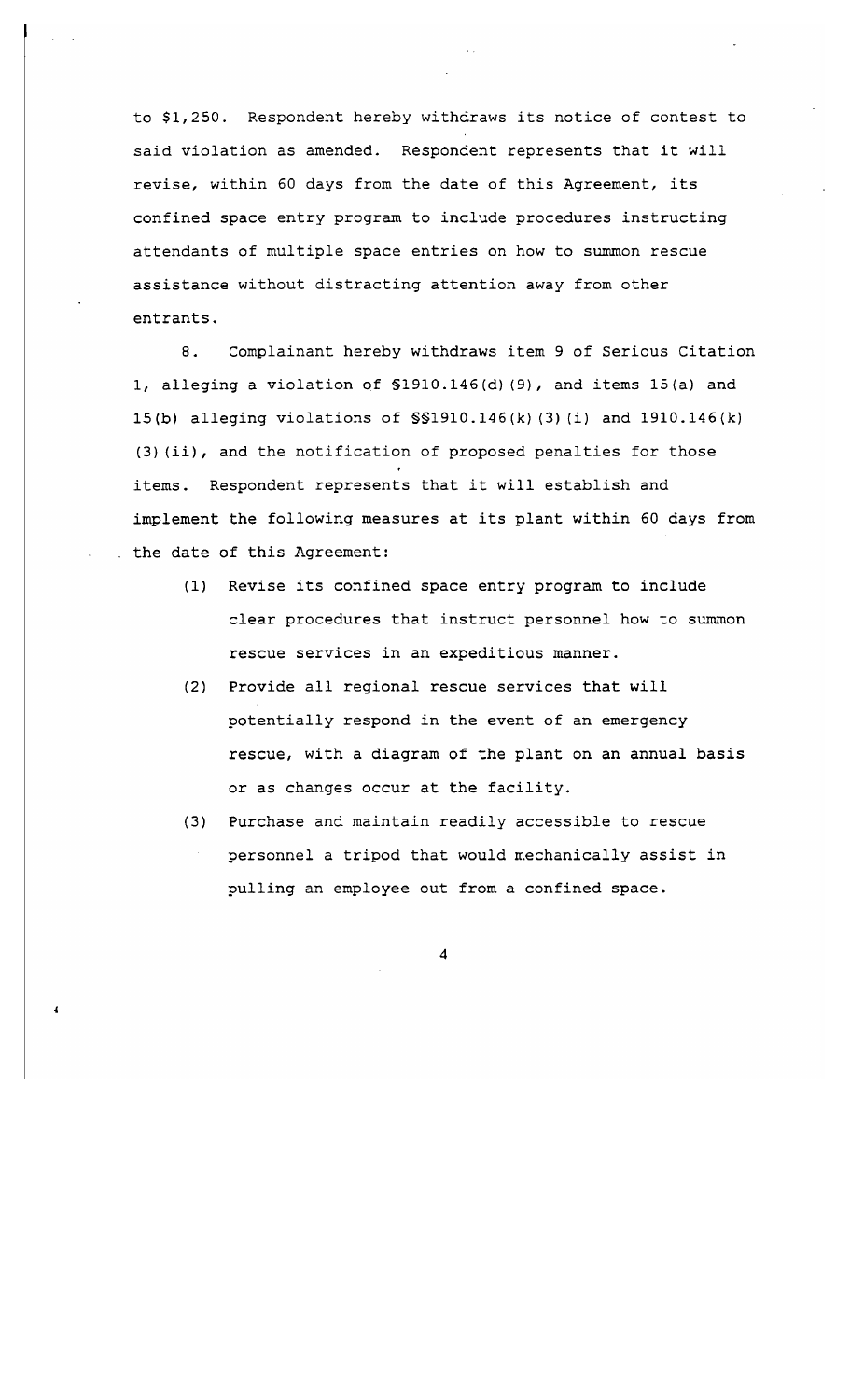Complainant hereby amends the proposed penalty for 9. items  $10(c)$ ,  $10(e)$ ,  $10(f)$ , and  $10(g)$  of Serious Citation 1, alleging violations of  $\$91910.146(f)(7)$ , 1910.146(f)(11), 1910.146(f)(12), and 1910.146(f)(13) respectively, to \$1000. Respondent withdraws its notice of contest to said violations as amended. Complainant hereby withdraws items 10(a), 10(b), and 10(d) issued to ETC. Respondent represents that it shall ensure that all information required to be noted in its entry permits including, entrants and attendants' names, hazards of permit space, results of initial and periodic tests and when performed, emergency services to be summoned and means to summon, communication procedures to be used by entrants and attendants, and the safety equipment to be used in entries is recorded in each entry permit.

10. Complainant hereby withdraws items 11(a), 11(b), 13, 14(a) and 14(b) of Serious Citation 1, alleging violations of  $\$1910.146(h) (3)$ , 1910.146(i)(5), 1910.146(j)(4), 1910.146(k)(2) (i) and  $1910.146(k)$  (2) (ii) respectively, and the notification of proposed penalties for those items. Respondent represents that it has contacted the four regional emergency rescue providers that can potentially be dispatched to its plant, and verified that confined space rescue services are available from each of these outside responders. Respondent further represents that each of these four off-site emergency responders have visited

5

 $\blacktriangleleft$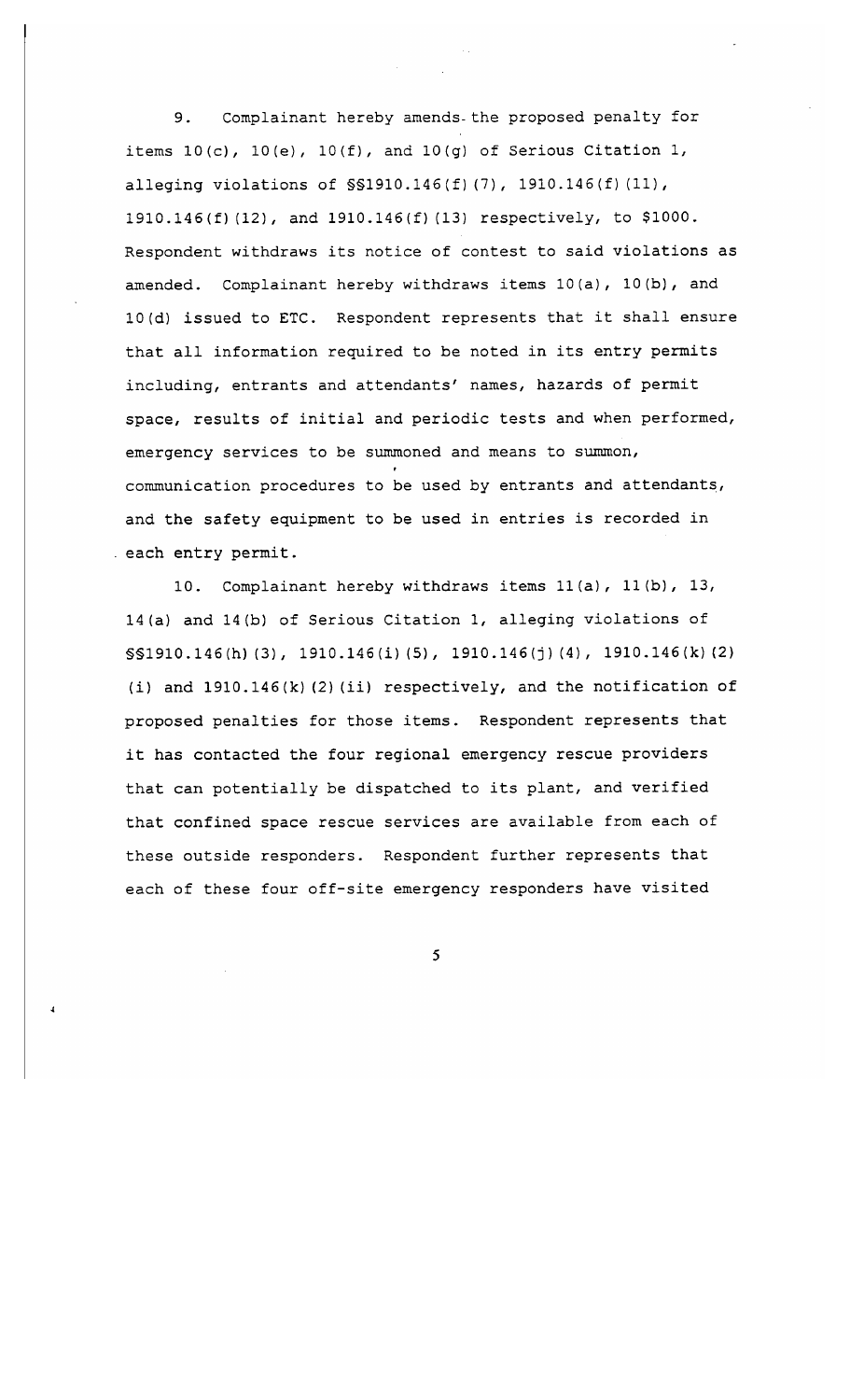ETC's plant, were provided access to workplace confined spaces, and were informed of the hazards associated with the company's confined space operations. Respondent states that it will submit to the Dallas Area Office within 60 days from the date of this Agreement, a letter confirming an agreement between ETC and the identified four regional emergency rescue services. The letter shall set forth the company's reliance on these off-site rescue services in the event a confined space rescue is necessary and state the procedures to be used to ensure the most expeditious dispatch of one of these rescue services.

11. Complainant hereby amends that proposed penalty for item 12(a) of Serious Citation 1, alleging a violation of \$1910.146(i)(4), to \$1,500. Respondent hereby withdraws its . notice of contest to said violation as amended. Complainant hereby withdraws items 12(b) and 12(c) of Serious Citation 1. Respondent represents that it will ensure, through supervisory observation, that its attendants remain outside of permit spaces during entry operations, and that attendants shall not be assigned auxiliary tasks which may distract from their primary duty to monitor the entrant.

12. Respondent hereby agrees to pay a penalty of \$4,170 by submitting its check, made payable to U.S. Department of Labor, Occupational Safety and Health Administration (OSHA), to the OSHA

6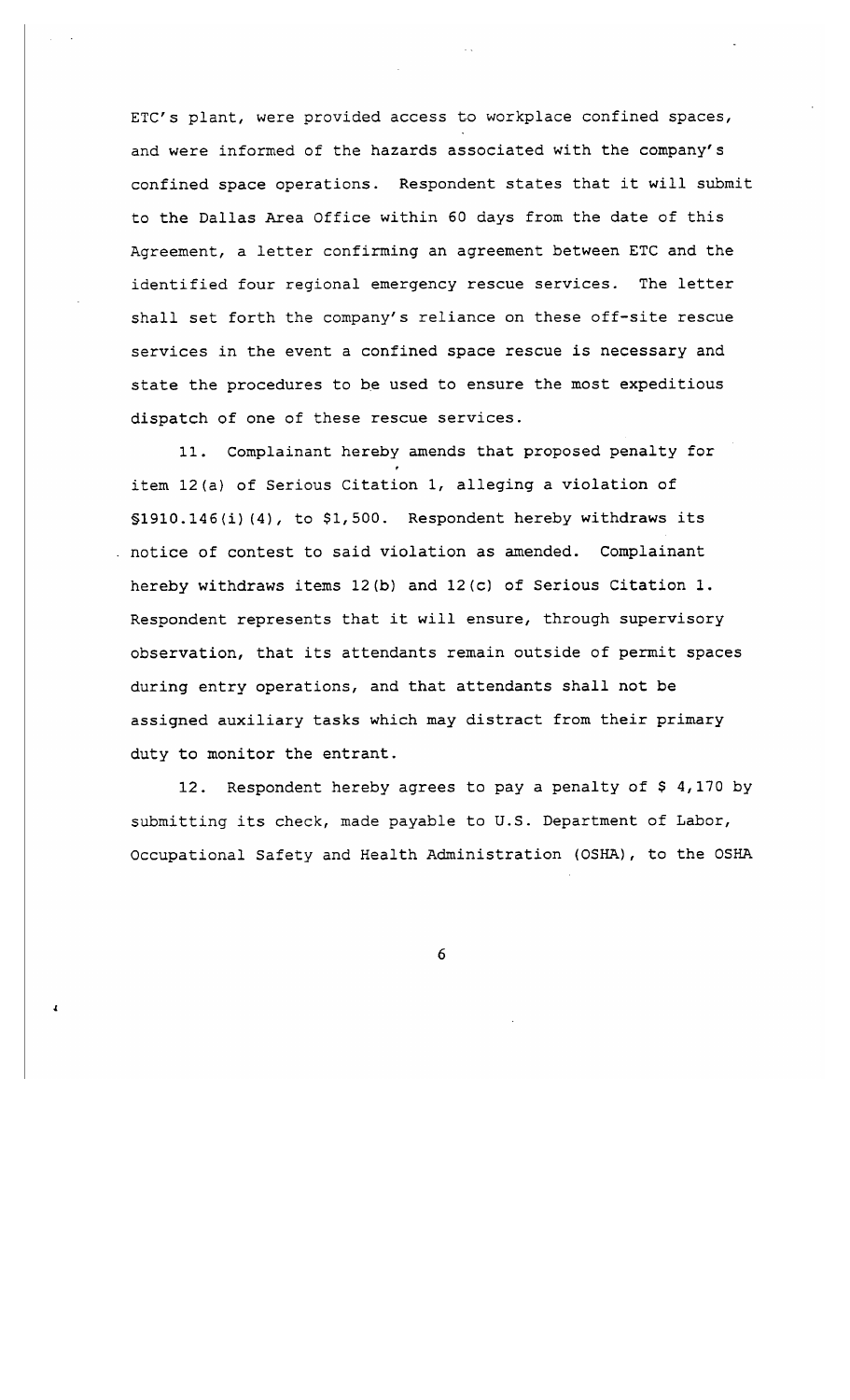Dallas Area Office within 45 days from the date of this Agreement.

13. Each party agrees to bear its own fees and other expenses incurred by such party in connection with any stage of this proceeding.

None of the foregoing agreements, statements, 14. stipulations, or actions taken by East Texas Coating, Inc., shall be deemed an admission by Respondent of the allegations contained in the citations or the complaint herein. The Agreement, statements, stipulations, and actions herein are made solely for the purpose of settling this matter economically and amicably and shall not be used for any other purpose, except for subsequent proceedings and matters brought by the Secretary of Labor directly under the provisions of the Occupational Safety and Health (OSH) Act of 1970.

15. Respondent states that there are no authorized representatives of affected employees.

16. The parties agree that this Stipulation and Settlement Agreement is effective upon execution.

 $\overline{7}$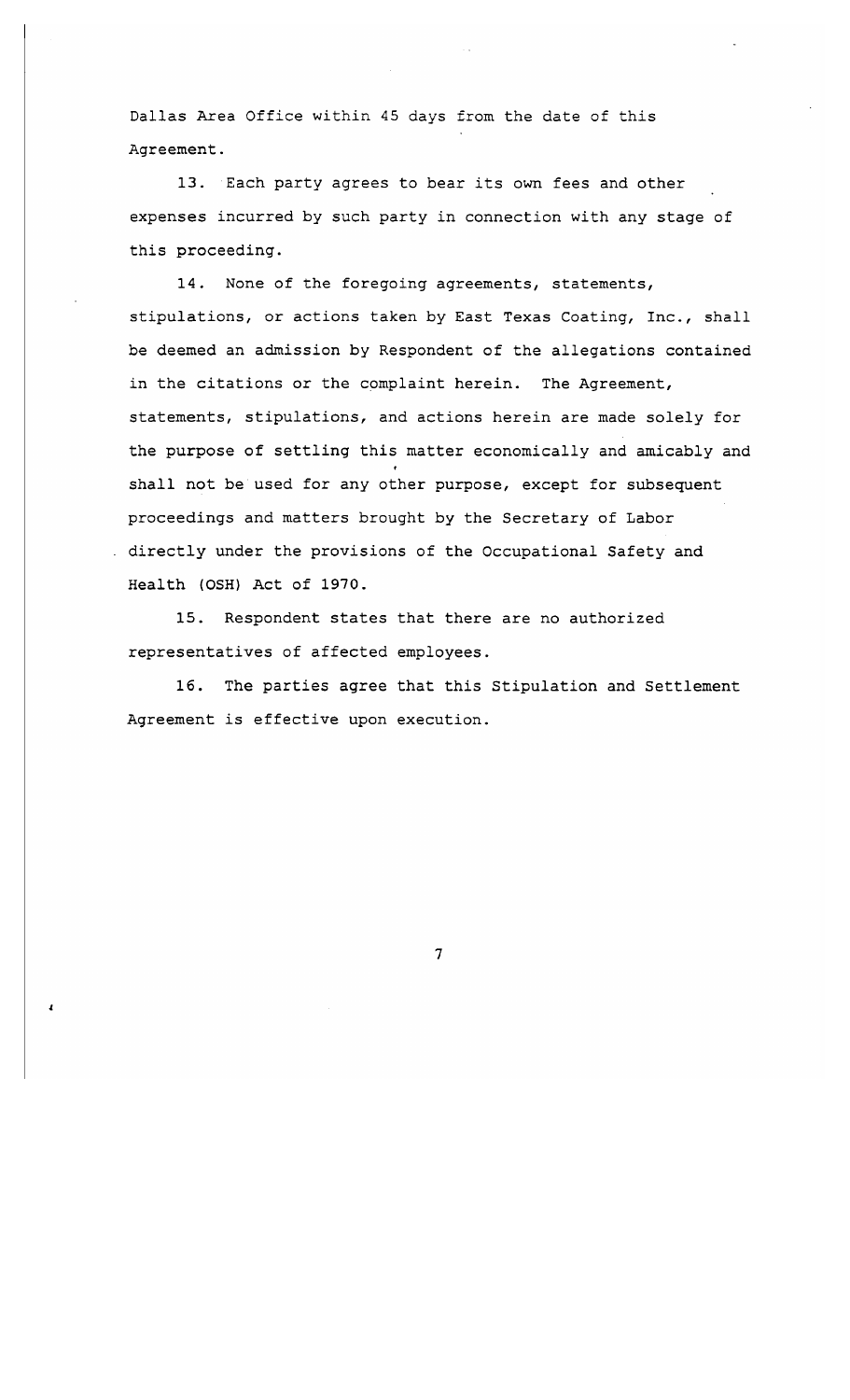17. Respondent certifies that a copy of this Stipulation and Settlement Agreement was posted at its Nash, Texas worksite in a conspicuous manner on the  $\mathcal{S}\mathcal{R}$  day of July, 1998, pursuant to Commission Rules 7 and 100, and will remain posted for a period of ten (10) days.

Dated this  $8\%$  day of July, 1998.

Respectfully submitted,

**MARVIN KRISLOV** Deputy Solicitor for National Operations

JOSEPH M. WOODWARD Associate Solicitor for Occupational Safety and Health

DONALD G. SHALHOUB Deputy Associate Solicitor for Occupational Safety and Health

DANIEL J. MICK Counsel for Regional Trial Litigation

ORLANDO J. PANNOCCHIA Attorney for the Secretary of Labor 200 Constitution Ave., NW Room S-4004 Washington, DC 20210

ROBERT E. RADER, 'SO. JR.

Rader, Campbell, Fisher & Pyke Stemmons Place, Suite 1080 2777 Stemmons Freeway Dallas, TX 75202

 $\mathbf{I}$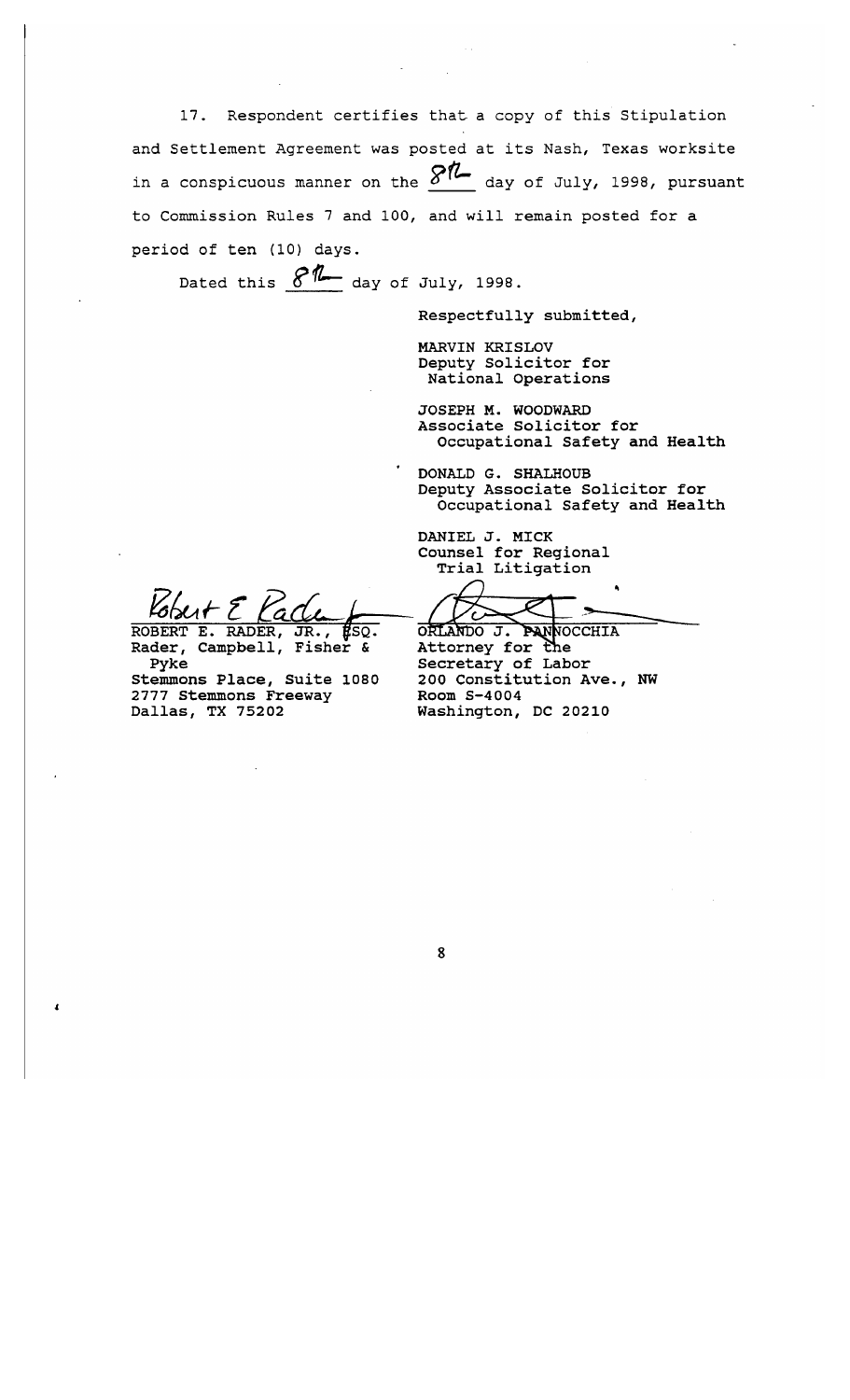

**UNITED STATES OF AMERICA** OCCUPATIO: U.L. SAFETY AND HEALTH REVIEW COMMISS...! 1120 20th STREET, N.W., SUITE 980 **WASHINGTON, DC 20036-3419** 

> Phone: (202) 606-5400 Fax: (202) 606-5050

Secretary of Labor, Complainant,  $\mathbf{v}$ . **EAST TEXAS COATINGS.** Respondent.

Region 6 OSHRC Docket No. 94-0240 OSHA Inspection No. 103561171

## **Notice Of Docketing** Of Administrative Law Judge's Decision

The Administrative Law Judge's Report in the above referenced case was docketed with the Commission on 10/17/1997. The decision of the Judge will become a final order of the Commission on 11/17/1997 unless a Commission member directs review of the decision on or before that date.

Any party desiring review of the judge's decision by the Commission must file a petition for discretionary review. Any such petition should be received by the Executive Secretary on or before 11/6/1997 in order to permit sufficient time for its review. See Commission Rule 91, 29 C.F.R. 2200.91. All further pleadings or communications regarding this case shall be addressed to the Executive Secretary with a copy to the DOL Solicitor at the address below.

**Executive Secretary** Occupational Safety and Health Review Commission 1120 20th St., N.W., Suite 980 Washington, D.C. 20036-3419

Daniel J. Mick, Counsel for Regional Trial Litigation Office of the Solicitor, U.S. DOL **Room S4004** 200 Constitution Avenue, N.W. Washington, D.C. 20210

If Directed for Review by the Commission, then the Counsel for Regional Trial Litigation will represent the Department of Labor. If you have questions, please call me at (202) 606-5400.

Ray H. Warling, Jag

Ray H. Darling, Jr. **Executive Secretary** 

Date: October 17, 1997

This notice has been sent to:

For the Employer: Robert E. Rader, Jr. Rader, Campbell, Fisher & Pyke Stemmons Place - Suite 1080 2777 Stemmons Freeway Dallas, TX 75207

For the Secretary of Labor: James E. White, Esq. **Regional Solicitor** Office of the Solicitor, U.S. DOL 525 Griffin Square Bldg., Suite 510 Griffin and Young Streets Dallas, TX 75202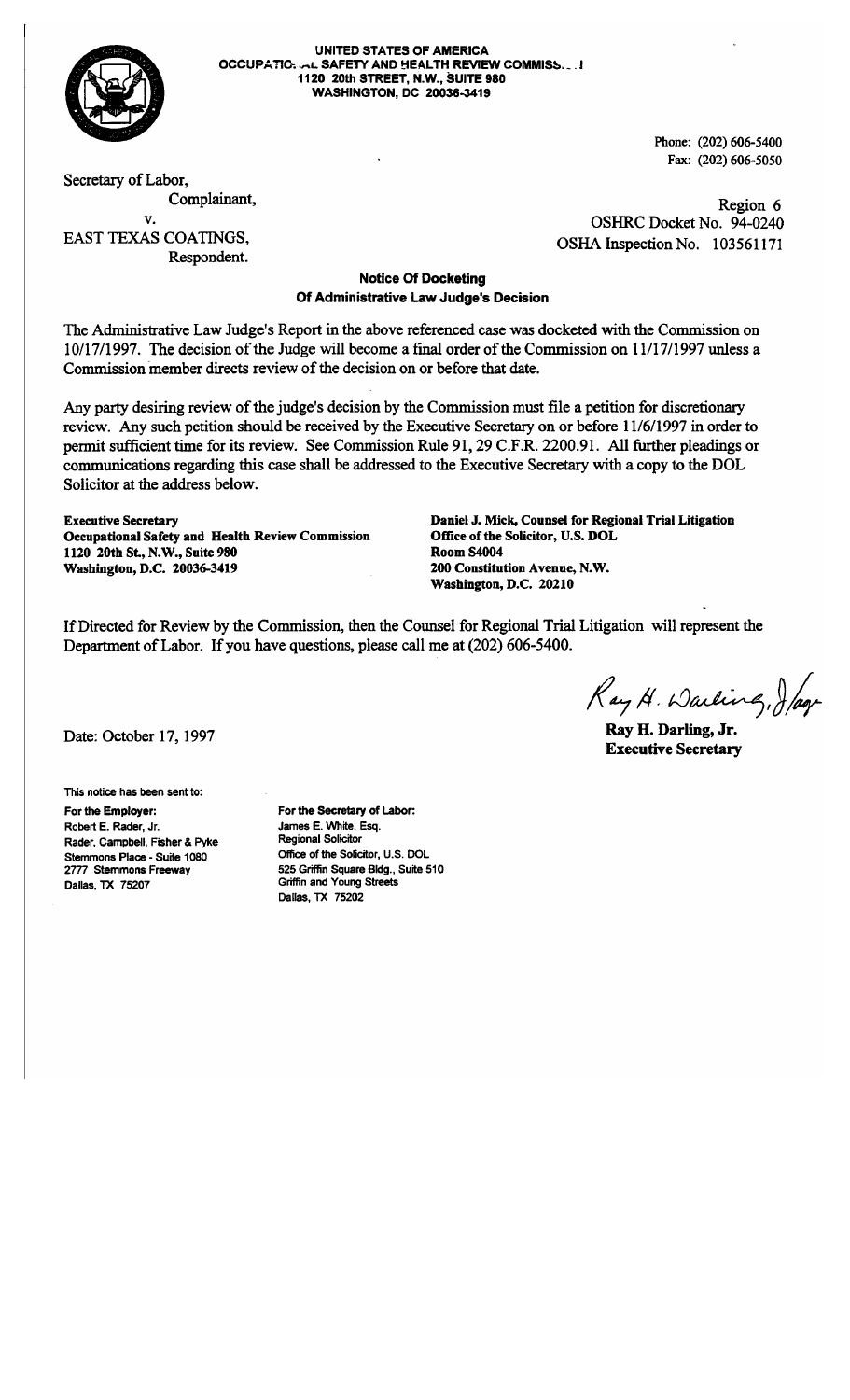

# United States of America **OCCUPATIONAL SAFETY AND HEALTH REVIEW COMMISSION** 1120 20th Street, N.W., Ninth Floor Washington, DC 20036-3419

| SECRETARY OF LABOR,        |  |
|----------------------------|--|
| Complainant,               |  |
| V.                         |  |
| EAST TEXAS COATINGS, INC., |  |
| Respondent.                |  |

OSHRC DOCKET NO. 94-0240

APPEARANCES:

Dallas, Texas Dallas, Texas For the Complainant. For the Respondent.

Ernest A. Burford, Esquire Robert E. Rader, Jr., Esquire

Before: Chief Judge Irving Sommer

# DECISION AND ORDER

This proceeding is before the Occupational Safety and Health Review Commission ("the Commission") pursuant to section 10 of the Occupational Safety and Health Act of 1970, 29 U.S.C. § 651 *et seq.* ("the Act"). The Occupational Safety and Health Administration ("OSHA") inspected the facility of Respondent East Texas Coatings ("ETC") August 10-12, 1993, after receiving an employee complaint about the facility. As a result of the inspection, ETC was issued a 15-item serious citation and a two-item "other" citation; 12 items allege violations of the confined space standard, while the remainder allege violations of various personal protective equipment standards. ETC contested the citations, and the hearing in this case was held May 31-June 2, 1995, and September  $26-27$ ,  $1995$ .<sup>1</sup> Both parties have submitted post-hearing briefs.

<sup>&</sup>lt;sup>1</sup>This case was heard by Administrative Law Judge Louis G. LaVecchia but was reassigned to the undersigned for decision after Judge LaVecchia's retirement in May 1996. The parties were notified, and neither had any opposition to the reassignment.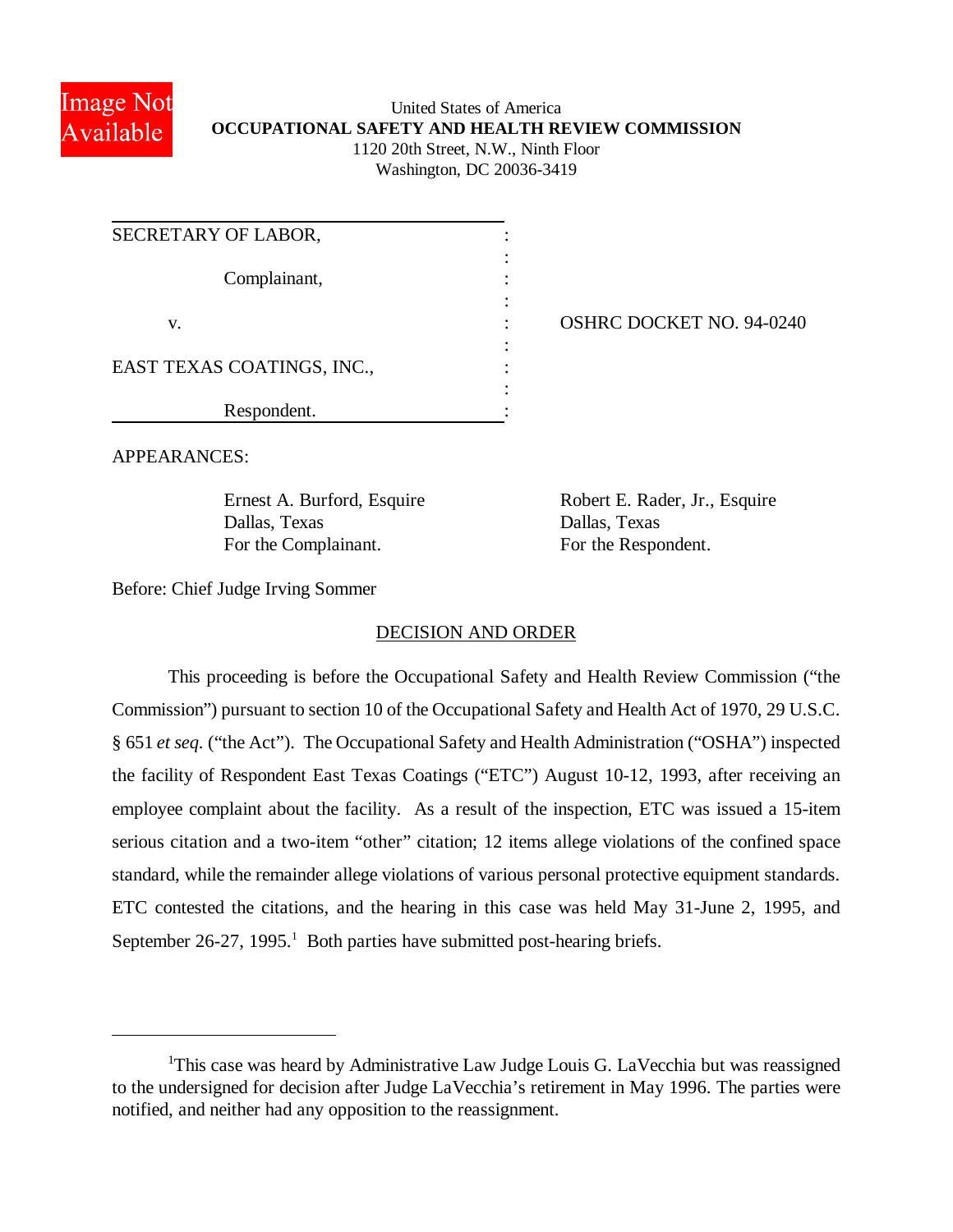#### Background

ETC's facility, which had about 30 employees in August of 1993, is located in Nash, Texas and is in the business of removing the old lining and then applying new lining to the interiors of rail cars. A significant part of ETC's operations involve employees working inside railroad tank and hopper cars, both of which meet the definition of "confined space" set out in 29 C.F.R. 1910.146,  $OSHA$ 's confined space standard.<sup>2</sup> The cars differ in that a tank car is one compartment and has one opening at the top, while a hopper car consists of two to four separate compartments, each of which has two top openings as well as one bottom opening. The cars also differ in that tank cars have some interior piping and bolts, while hopper cars do not, and the bottom portion of each hopper car compartment is sloped to facilitate unloading through its bottom opening. No tank cars were being worked on at the time of OSHA's visit to ETC, resulting in the inspection focusing on the hopper cars, and the following description of ETC's operations pertains to the hopper cars.

Upon arriving at ETC, the car compartments are checked visually through their top openings to ensure they are clean. They are also checked with a monitoring device to ensure they do not have a combustible, oxygen-deficient or toxic atmosphere, and this is done by dropping the device's sensor into one of the top openings. The bottom opening "gates" of the compartments are then removed, and an employee wearing a full-face supplied-air respirator blasts the compartment parts that can be blasted from the outside; this operation, called exterior blasting, takes place in the facility's yard. The car is next moved inside for interior blasting and lining, which are two separate areas of the facility. Interior blasting consists of an employee entering a compartment through a top opening, due to the dust-collection system that is placed over the bottom opening, and blasting the compartment with steel shot. Lining consists of an employee entering a compartment through its bottom opening and spraying the upper part of the compartment by standing on planking that is supported by tubing which has been placed around the interior sides; the planking and tubing are then removed, and the employee sprays the bottom part of the compartment while standing on the floor. Employees wear full-face supplied-air respirators for interior blasting and lining, and during both operations the

<sup>&</sup>lt;sup>2</sup>The final rule for the standard was published in the Federal Register on January 14, 1993, and became effective on April 15, 1993. *See* 58 Fed Reg. 4462 (1993).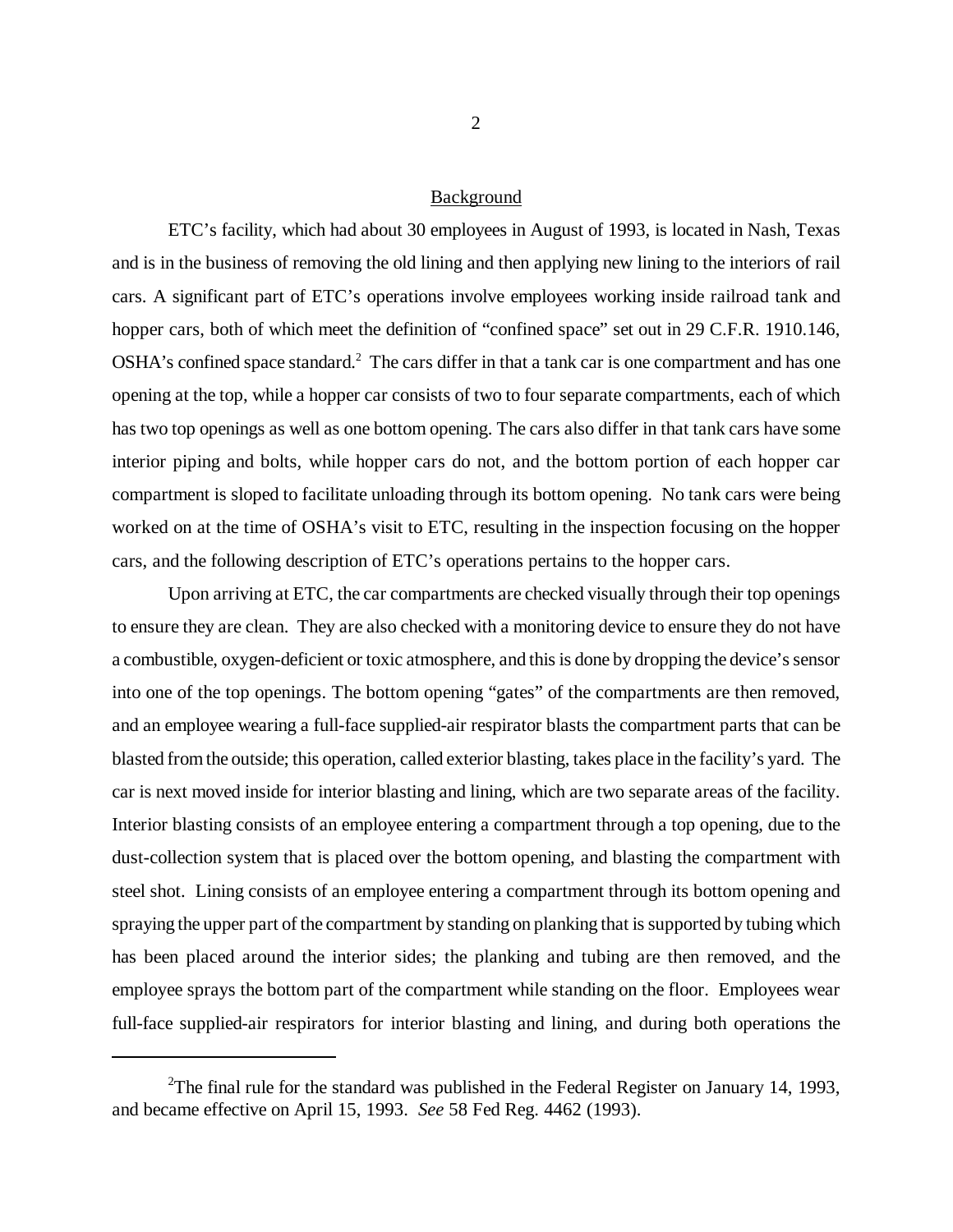compartment is ventilated, which is accomplished by inserting ducting into one of the top openings; the ducting is connected to a ceiling-level fan that draws in the air from the compartment and vents it to the outside of the facility. A heating system is used to dry the lining, which is then inspected to make sure it has no defects. The car's bottom gates are replaced after work on the car is completed, and the car is then ready to leave the facility.

Two OSHA industrial hygienists ("IH's") conducted the inspection of ETC. IH Jeff Lewis had over four years experience with OSHA which included over 135 inspections, and he performed the hopper car lining operation sampling which was the basis of various of the citation items. IH Kathryn Delaney had over eight years experience with OSHA, which included five years as a senior IH and approximately 300 inspections; Delaney had also been a certified IH since 1992, was on the OSHA task force that had developed OSHA's policy with respect to the confined space standard, and, at the time of the hearing, had been the acting assistant area director for health in the Dallas OSHA office for five months. Also participating in the inspection were Gary Harrison, ETC's manager of services and the person responsible for safety matters at the facility, and Jerry Riddles, ETC's safety consultant since its inception in 1986. Riddles, who had his own consulting business and 23 years experience in industrial safety and health, had previously been the safety and environmental director at Trinity Industries ("Trinity"); he had also implemented Trinity's safety program in 83 plants, and ETC's operations were modeled after those he had put into effect in the rail car lining operations in Trinity's facilities. Riddles had approximately 15 years experience in confined space lining operations, had conducted 3,000 safety and health inspections of industrial facilities, and had participated in 150 to 200 OSHA inspections.

#### Serious Citation 1 - Item 1

Items 1(a) and 1(b) allege that ETC had not conducted appropriate surveillance of its interior lining and exterior blasting operations, respectively, in violation of 29 C.F.R. 1910.134(b)(8), which relates to respiratory protection and provides as follows:

Appropriate surveillance of work area conditions and degree of employee exposure or stress shall be maintained.

With respect to item  $1(a)$ , the record shows that the interior lining operation consists of an employee wearing a full-face supplied-air respirator spraying the inside of a hopper car compartment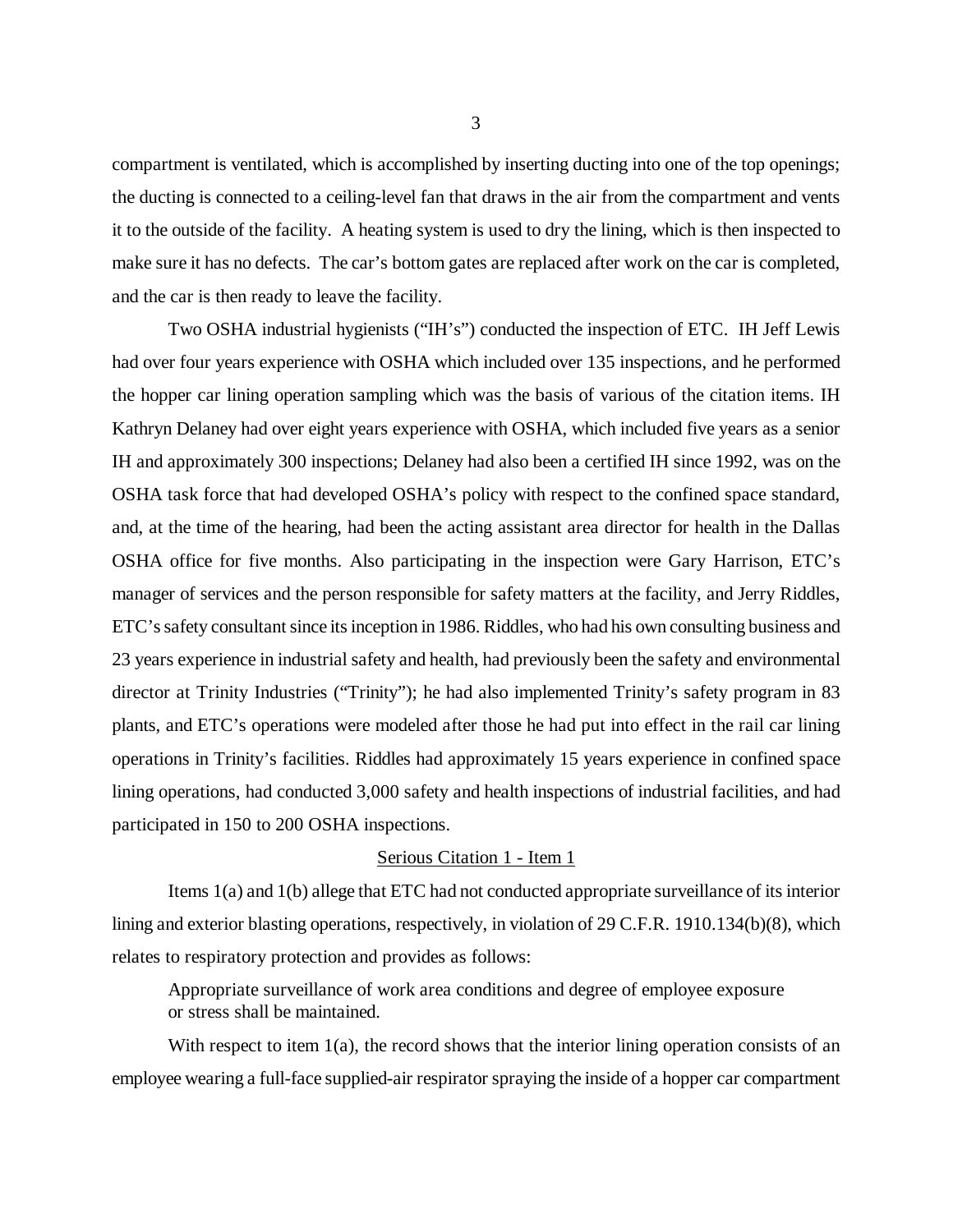with lining material and that the compartment is ventilated during the operation. The record also shows that the lining contains xylene and other contaminants and that while ETC had performed monitoring outside of the hopper cars it had not monitored inside the compartments during the lining operation. (Tr. 56-59; 67; 71-72; 299-303). IH Delaney and Jerry Riddles both testified that the purpose of surveillance is to determine the levels of contaminants employees are exposed to and the type of respiratory protection needed to properly protect them. (Tr. 67; 223; 394-95). Delaney said that the standard required monitoring inside the compartments during lining to ensure the respirators used were adequate, particularly since contaminant levels during lining can vary greatly and the results of OSHA's sampling of ETC's operation showed xylene at levels immediately dangerous to life and health ("IDLH"), and that because ETC did no such monitoring it was in violation of the standard; however, she indicated that the standard could also be satisfied if adequate monitoring done under the same general conditions showed that the respirators used were adequate to protect employees from the levels of contaminants present during the operation. (Tr. 67-72; 223-35).

Riddles testified that ETC's lining operation was the same one he had implemented in Trinity facilities, that he had conducted numerous tests of lining operations inside hopper cars over a period of years in Trinity facilities, and that he knew the contaminant levels ETC lining employees would be exposed to and selected the respirators they used accordingly; he also testified that ETC utilized the same ventilation system, lining materials and respirators used in Trinity's lining operations, and that the ventilation system was designed to ventilate each compartment at a rate that would maintain an atmosphere with contaminant levels within OSHA requirements for the respirators used. Riddles said he had checked the air flow in compartments at Trinity facilities and at ETC, and that none of his readings had ever shown ventilation rates outside the established parameters; he also said OSHA and insurance company representatives had monitored Trinity's lining operation and that none of that testing or any of his had ever revealed xylene or other contaminants at levels which were hazardous in view of the respirators utilized. (Tr. 378-98; 407-10; 421; 429-35; 457-58; 471-75; 608-09).

In my opinion, the Secretary has established a violation of the standard. The standard as I read it requires the employer to monitor its own operation and not, as ETC urges, to rely solely on testing done at other facilities. Although ETC evidently interprets Delaney's testimony to condone reliance on monitoring at other facilities, the context of her testimony makes it clear that she was referring to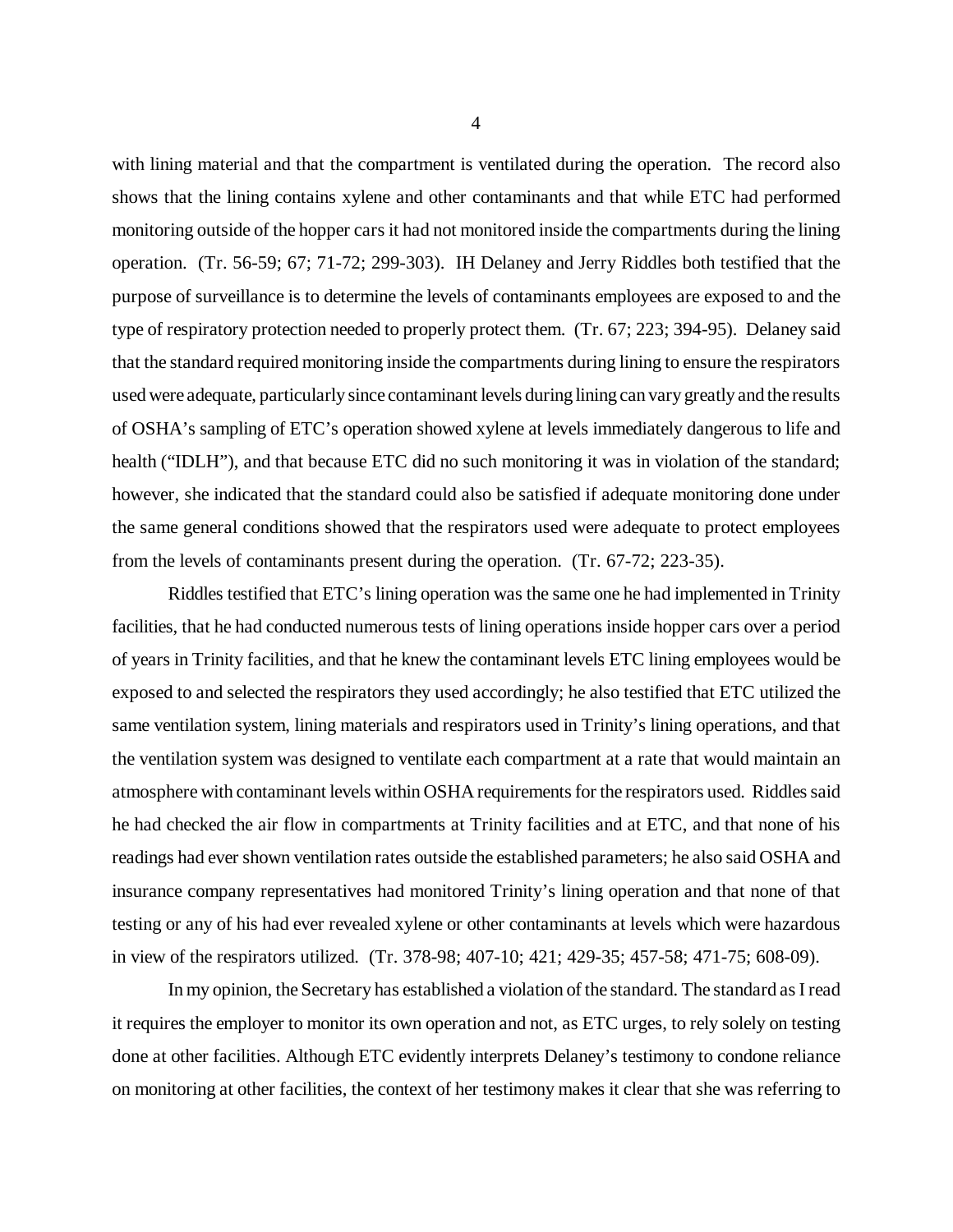previous adequate testing of ETC's own lining operation under the same general conditions such that the company would actually know, rather than merely assuming, that the respirators used were sufficient to protect employees. (Tr. 223-35). That ETC was required to do its own monitoring is supported by Delaney's testimony that contaminant levels can vary significantly during lining. (Tr. 228-29; 235). This conclusion is also supported by my findings in item 2, *infra*. Specifically, OSHA's sampling of ETC's lining operation revealed xylene at IDLH levels, and Delaney testified that in such circumstances the appropriate protection was either a self-contained breathing apparatus ("SCBA") or a supplied-air respirator with a five-minute escape-pack respirator attached to it; moreover, Riddles' own post-inspection testing of the lining operation showed significant variations in xylene and other contaminant levels when, based on his testimony, the results should have been substantially similar. This subitem is affirmed as a serious violation.

With respect to item 1(b), the record shows that exterior blasting takes place in ETC's yard and that it consists of an employee wearing a supplied-air respirator and other protective equipment blasting the compartments from the outside with a mixture of silica sand, water and rust inhibitor. The record also shows ETC had not monitored the operation, and that OSHA was unable to conduct its own sampling as no exterior blasting was taking place. (Tr. 49-50; 67-68; 111; 235-36; 301-02; 347; 432-34; 599-600). Delaney testified this subitem was issued due to ETC's failure to test for silica dust during the blasting, which, based on her experience, could result in overexposure to the blaster and others who might be in the area. She said bystanders could be overexposed in as few as 15 minutes and that relatively short-term exposure could cause silicosis; she also said overexposure could occur even with a wet-blast system, and that while she had no information this had happened at ETC the company was still required to conduct its own testing. (Tr. 67-68; 72; 236-38; 277-78). Riddles testified that the blaster was protected by the respirator and that there was no need to test for other employee exposure. He said ETC's system did not generate dust as it used a nozzle with ports that wet the sand with water as it came out. He also said that the system was the same one he had implemented at Trinity facilities, that he had done testing at those facilities, and that none of his tests had ever revealed a problem with silica dust. (Tr. 432-34; 599-600). Based on the record, ETC was in violation of the standard. First, as found above, the standard requires the employer to monitor its own operation rather than relying on testing at other facilities. Second, that the blaster wore a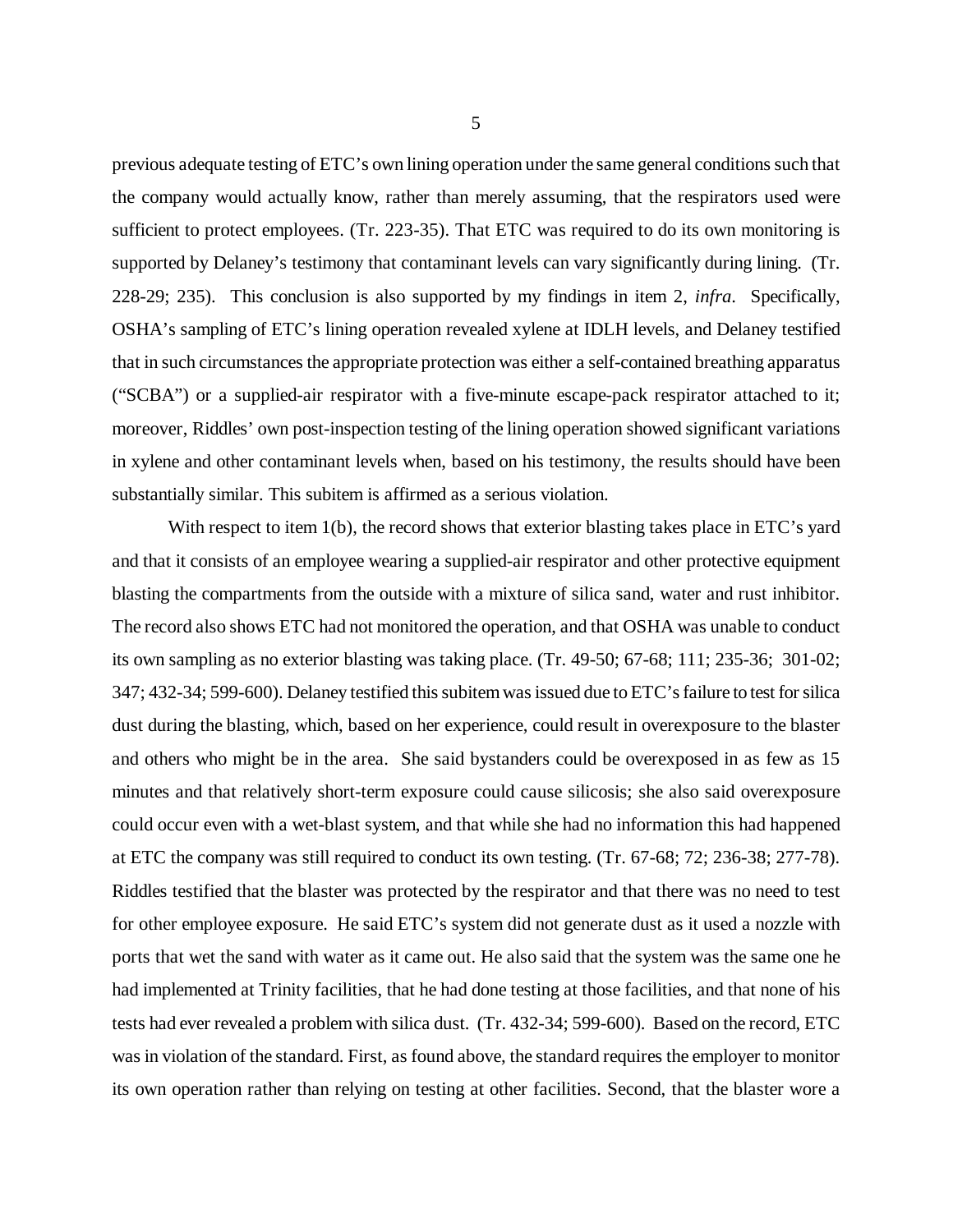respirator indicates that the system did in fact generate silica dust to which others in the area could be exposed. Third, Delaney expressly testified that there were employees passing through the area when she was there, and that if ETC's system actually removed the possibility of free silica it would be the first such system she had ever heard of. (Tr. 236-37). This subitem is affirmed as a serious violation, and the single proposed penalty of \$2,500.00 for items 1(a) and 1(b) is assessed.

#### Serious Citation 1 - Item 2

 Item 2(a) alleges that employees applying lining in hopper car compartments did not use respirators approved for IDLH atmospheres, in violation 29 C.F.R. 1910.134(b)(11), which states as follows:

Respirators shall be selected from among those jointly approved by [MSHA] and [NIOSH] under the provisions of 30 CFR part 11.

The record shows that lining employees use full-face supplied-air respirators which are approved for atmospheres with contaminants below IDLH levels. The record also shows that due to the lining operation sampling conducted by IH Lewis, which revealed the presence of xylene at IDLH levels, IH Delaney determined that ETC's respiratory protection was inadequate and that the appropriate protection would be either a SCBA or a supplied-air respirator with a five-minute escapepack respirator attached to it. (Tr. 68-80; 114; 118; 225-35; 303-04; 347; C-1-2). ETC's contention is that the OSHA sampling was invalid. The evidence in this regard follows.

Lewis testified he put two separate organic vapor monitors on two different lining employees to determine their exposure to contaminants; each monitor comes in a sealed can with a plastic top, and also enclosed in the can is a "closure cap" with two "ports" which is used after the monitoring.<sup>3</sup> Lewis removed the monitors after the employees finished their lining work. He then removed the retainer ring and protective membrane from each monitor, replaced the membrane with the closure cap and plugged the ports, and put each monitor back into its can. He also replaced each can's plastic top, sealed all the cans and placed them in his equipment bag, and, when the inspection was over, sent the cans to the OSHA lab in Salt Lake City for analysis; C-2, the analysis results, show that the two

 $3$ The monitors, shown in C-13, the manufacturer's instructional booklet, work by absorbing contaminants into their charcoal centers, and analysis is performed by unplugging the closure cap's center port and injecting a solvent into it and then withdrawing a sample and analyzing it.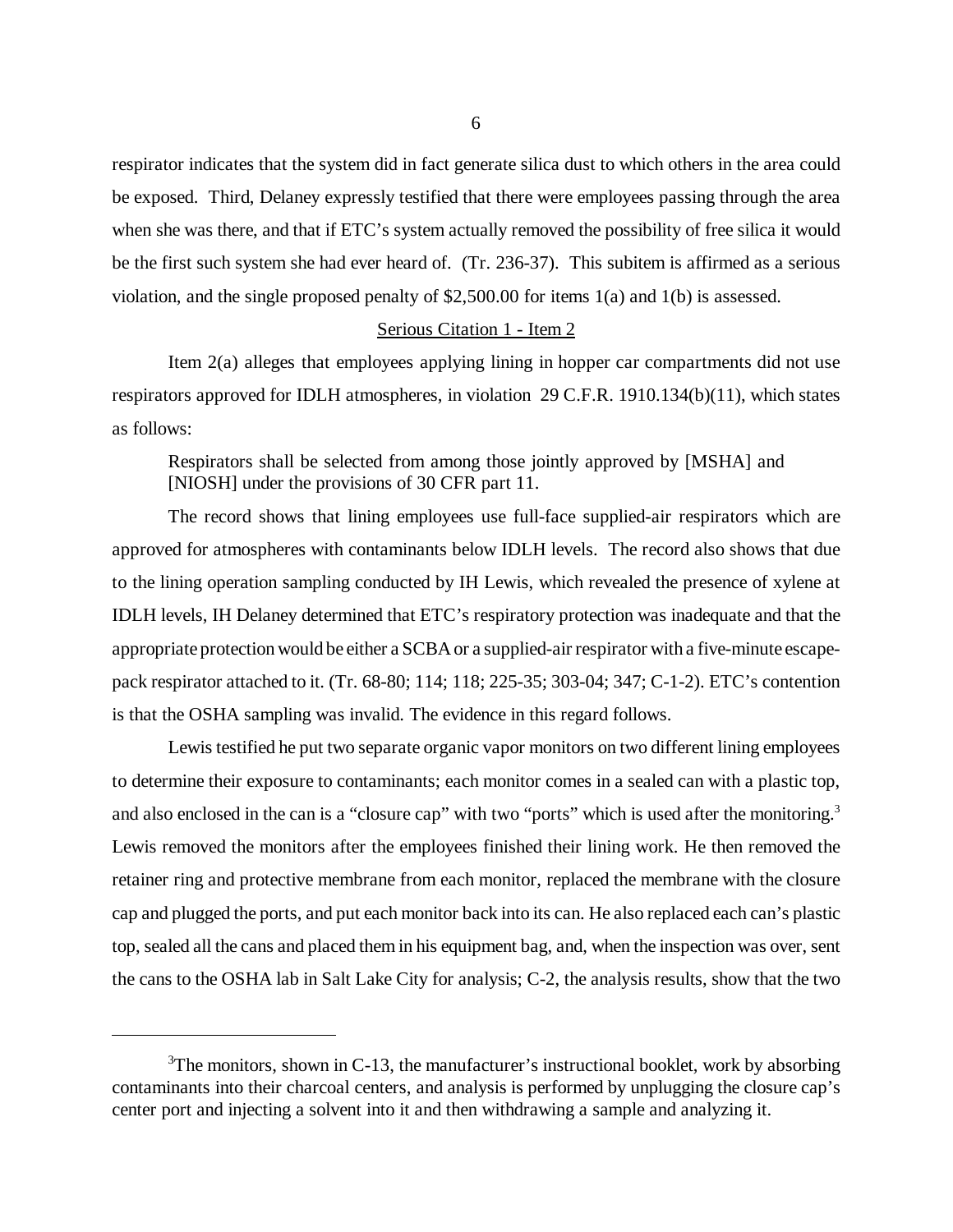sampling periods were 64 and 57 minutes and that the respective xylene levels were 1,441.77 and 933.6115 parts per million ("ppm"). (Tr. 291-98; 332-39; 677-81).

Jerry Riddles testified the sampling was done properly until the end, when Lewis put the retainer rings and membranes into the cans in which the monitors were shipped, touched the charcoal insides of the monitors, and closed out the monitors without wiping his hands off first. Riddles said the monitors were covered with lining over-spray and that these actions "spiked" the samples, noting that the closure caps do not create a perfect seal and that C-13 instructs users to store the monitors in areas free of organics. He further noted that having the equipment bag in the OSHA van on a 100 degree day in August would have caused the caps to expand such that the monitors had additional exposure to the lining over-spray and that this process could have occurred several times before the samples were sent to the OSHA lab. After learning of the analysis results, Riddles told OSHA they were incorrect; he then conducted his own sampling of the operation. (Tr. 398-410).

Riddles' sampling was done on September 8 and October 14, 1993, as ETC on those dates was lining cars identical to the one OSHA had tested, and other than the temperature, the conditions were the same. The September 8 sampling consisted of putting both a sampling pump and a monitor like the one shown in C-13 on two lining employees.<sup>4</sup> Riddles closed out the first monitor by wiping off all the over-spray on it and cleaning his hands; he then removed and disposed of the retainer ring and membrane and capped and sealed the monitor in its can. He closed out the second monitor by removing and disposing of its retainer ring and membrane, and while he did not wipe the monitor clean he made sure his hands were clean before capping it; after putting the second monitor in its can he then took a third monitor, removed and disposed of its retainer ring and membrane, and, after capping it, put it in the same can in which he had placed the second monitor and sealed the can. Riddles took the samplings to an accredited lab he had used for years, and all of the results showed xylene well below IDLH levels; however, the results from the second monitor had the highest xylene level, and the third monitor, which had had no exposure to the lining process, showed a xylene level of 110.56 ppm and Riddles opined this was due to the monitor being in the can with the second monitor. His next sampling consisted of placing monitors on two employees and closing out the

<sup>&</sup>lt;sup>4</sup>Riddles said most of his prior lining operations testing had been done with sampling pumps and that he wanted to compare the sampling pump results with the monitor results. (Tr. 413-14).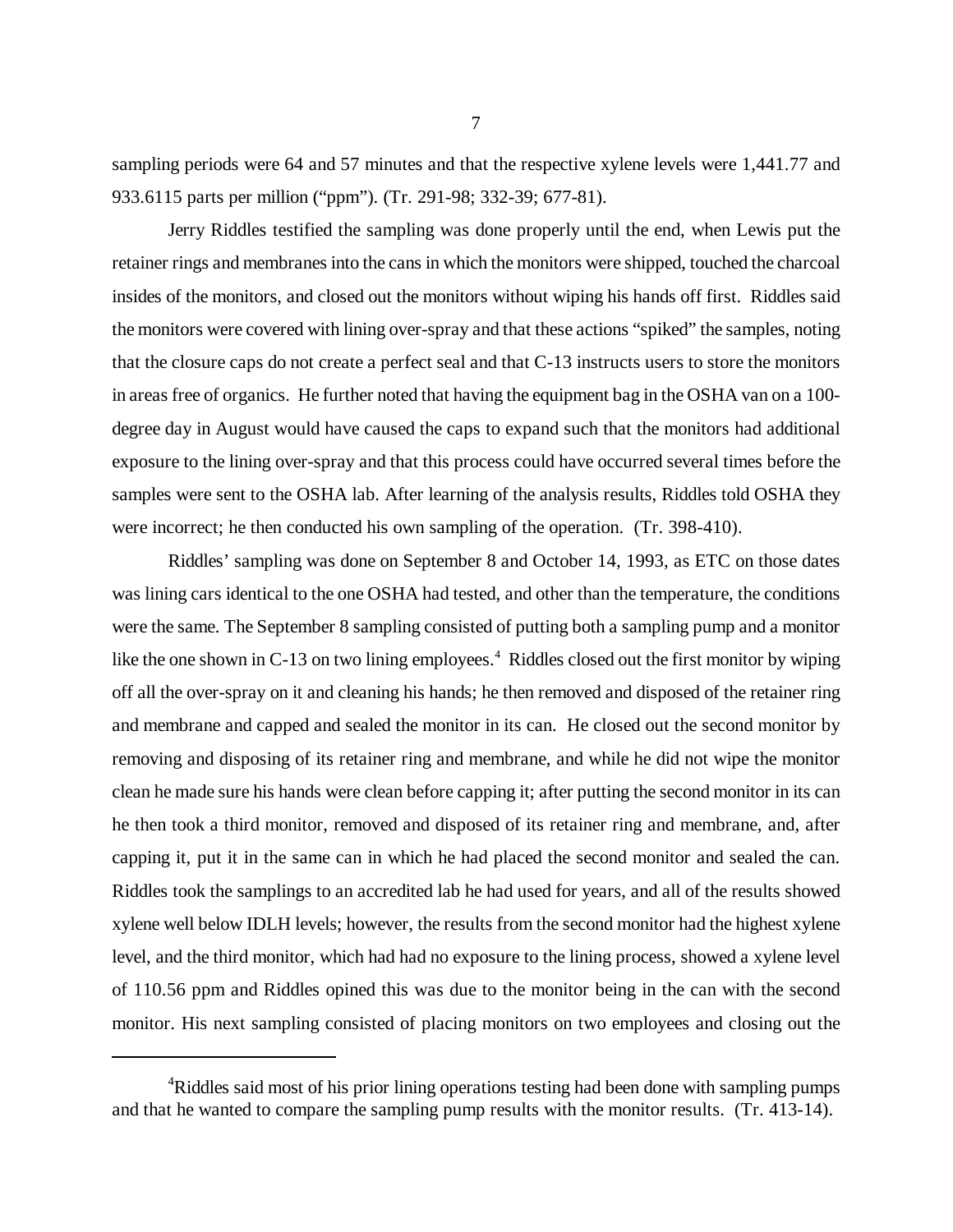monitors in the same way he had closed out the first monitor on September 8; the samples went to the same lab, and the results again showed xylene well below IDLH levels.<sup>5</sup> Riddles said he had conducted many tests of the same operation in Trinity facilities and had never gotten results of xylene at IDLH levels; he also said the typical xylene range was between 400 and 600 ppm, and that the respirators ETC provided were adequate for the lining operation. (Tr. 410-31; 596-99).

Based on the record, the Secretary has demonstrated the alleged violation. First, Lewis specifically testified that he had not put the rings and membranes in the cans, and Delaney, a certified IH, assisted Lewis with the sampling; in addition, while Gary Harrison, ETC's manager of services, agreed with Riddles, the testimony of Harrison and Riddles in this regard is simply not persuasive in view of the record as a whole. (Tr. 337; 643-45; 678-79). Second, Lewis testified that he could not have touched the charcoal filters in the monitors, as Riddles said he had, because the filters are recessed and have a spoked plastic "guard" over them, and the testimony of Lewis is supported by C-13, which on page 6 depicts the spoked guard. (Tr. 680-83). Third, besides the fact that Riddles' testing was done after the inspection, the results of his testing do not support his testimony. The sampling pump testing results on R-2, for example, show xylene levels of 354.97 and 99.62 ppm, respectively, for the two employees who were monitored, which are not only very disparate results but also contradict Riddles' testimony that xylene levels during lining are generally between 400 and 600 ppm. Moreover, Riddles said most of his prior testing had been done with sampling pumps, and the sampling pump results for both employees on R-2 show with one exception much lower levels of all of the listed contaminants than the monitor results, which calls into question Riddles' conclusions about contaminant levels during lining operations. Finally, despite Riddles' testimony that the monitors in his October testing were cleaned off in the same way in which the first monitor in his September testing was cleaned off, the xylene levels in R-3, 585 and 523 ppm, are very close to the xylene level of 584.39 ppm shown in R-2 for the second monitor, which, according to Riddles, was not wiped clean. Item 2(a) is affirmed as a serious violation.

Items 2(b) and 2(c) allege further violations of 29 C.F.R. 1910.134(b)(11); specifically, item 2(b) alleges that on August 11, 1993, a lining employee was using an unapproved respirator assembly,

<sup>5</sup>R-2 and R-3 are the lab results of the September and October testing, respectively.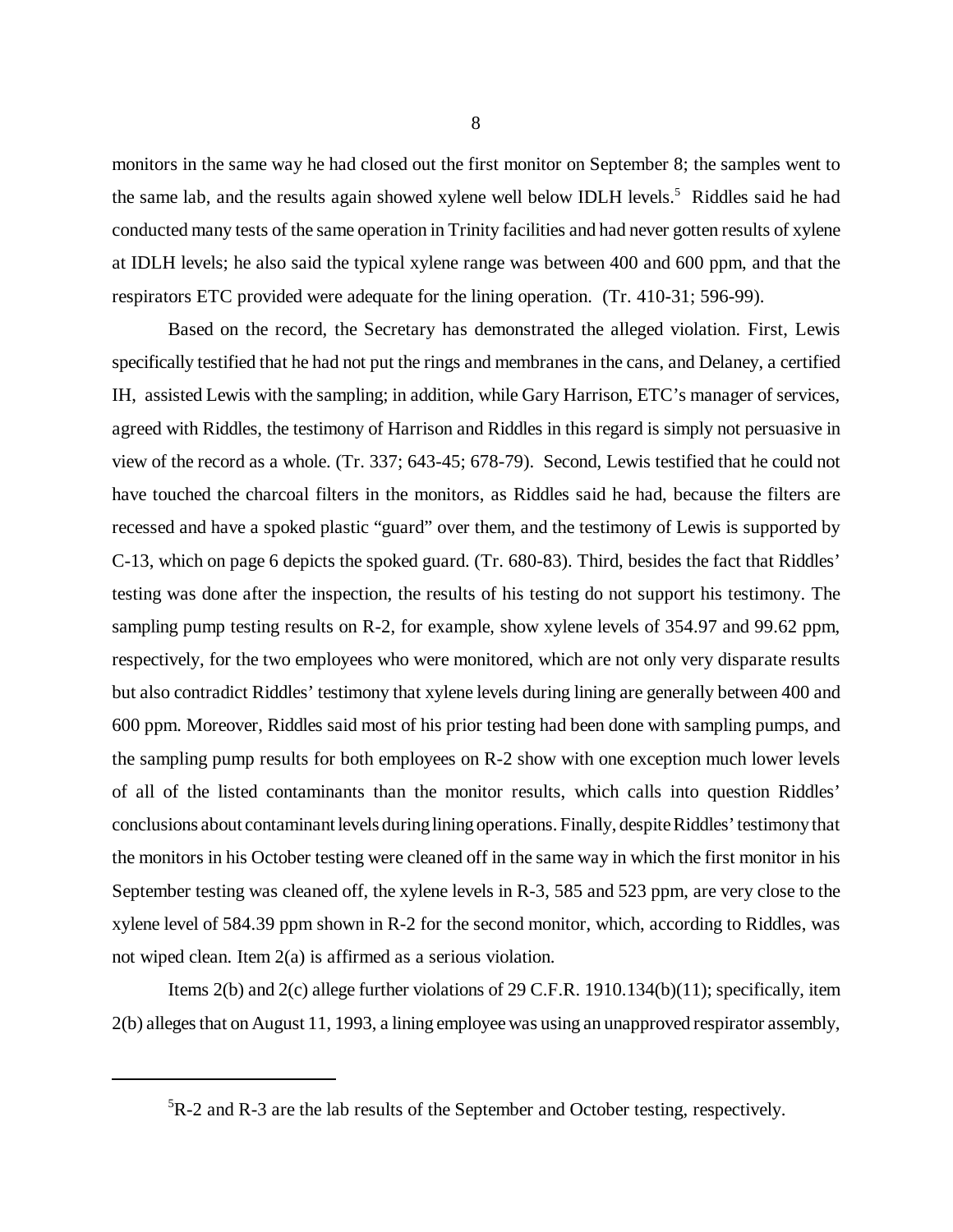and item 2(c) alleges that on September 7, 1993, lining employees were not using a certain type of escape respirator with their supplied-air respirators. As ETC points out, the Secretary presented no evidence in support of these specific subitems, and they are accordingly vacated. However, despite the vacation of these two subitems and the fact that a single penalty of \$2,500.00 has been proposed for all three of these subitems, it is my conclusion, due to the high gravity of the violation, that a penalty of \$2,500.00 is appropriate. The proposed penalty is therefore assessed.

# Serious Citation 1 - Item 3

Item 3 alleges that ETC failed to adequately monitor its respiratory protection program, in that employees were seen using their respirators incorrectly, in violation of 29 C.F.R. 1910.134(e)(4). That standard provides, in pertinent part, as follows:

Frequent random inspections shall be conducted by a qualified individual to assure that respirators are properly selected, used, cleaned, and maintained.

This item was based on IH Delaney and IH Lewis seeing an attendant in the inside blasting area who was wearing his respirator with the bottom strap unfastened, another attendant in the lining area who lifted his respirator to shout into the bottom opening of a hopper car compartment, and two employees, one in the yard and one in the inside blasting area, who were wearing their respirator straps over their hard hats. Delaney and Lewis testified the standard was violated, even though there was no evidence of overexposure to contaminants in any of the instances, as the respirators were worn improperly and neither Jerry Riddles nor Gary Harrison said anything to the employees; Delaney explained that the way the respirators were worn negated their protection and that ETC had a duty to advise employees of any improper usage so that they would wear them correctly when they were required; she also explained that wearing respirator straps over hard hats can deform the straps. (Tr. 84-90; 238-42; 304-07; 322; 339-43). Riddles testified there was no exposure as to the attendant with the unfastened strap as the blasting had not started and when it did his strap was fastened, and that the other attendant was not exposed because the lining process was finished and the ventilation system was drawing fresh air into the opening. Riddles said that having respirator straps over hard hats was improper and that while he did not recall seeing a worker in the yard wearing his respirator in this manner he did see the other worker and told Harrison to go after him and admonish him, which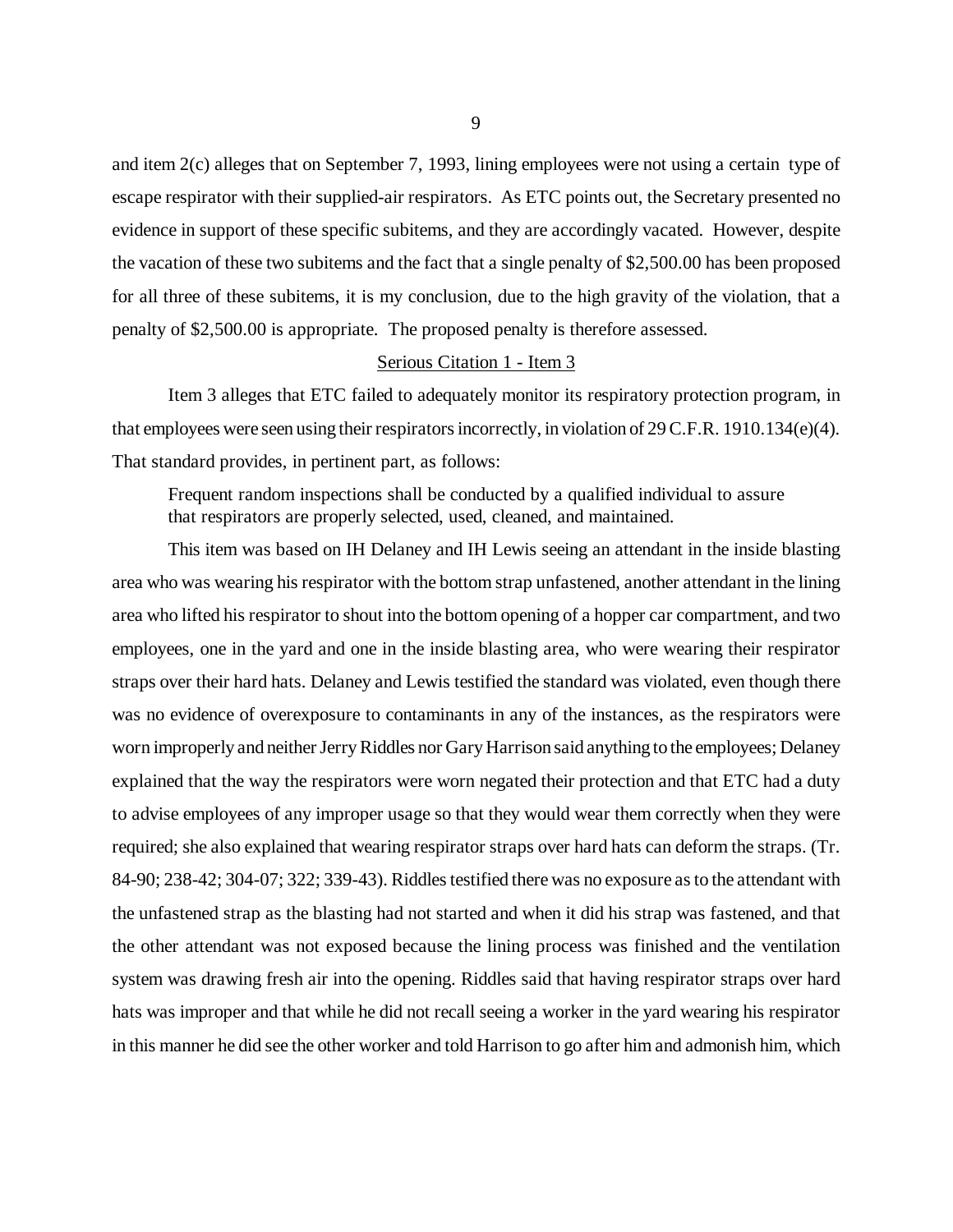Harrison did; Riddles also said that the worker in the yard was not required to wear a respirator, and that none of the instances created an exposure problem. (Tr. 436-37; 441-49; 606).

In view of the foregoing, ETC was in violation of the standard. Riddles agreed that wearing respirator straps over hard hats was improper, and the testimony of Delaney and Lewis that Riddles and Harrison saw the workers and said nothing to them is credited over Riddles' contrary testimony. (Tr. 84-85; 90; 305-07). Riddles' testimony with respect to the lining attendant, which indicated that lifting the respirator in those circumstances was not improper, is likewise not credited; it is apparent from the record that lining had just taken place inside the compartment, and Lewis specifically testified that the attendant had his head in the opening and that he was required to have on a respirator. (Tr. 340-42). As to the blasting attendant with the unfastened strap, Lewis testified that blasting was ongoing at the time, but Delaney and Riddles testified it was not, leading me to find this instance did not violate the standard. (Tr. 87; 339-40; 441-46 ). However, the other instances were clearly violations, and that there were three separate incidents renders Riddles' testimony about employee training in ETC's respirator program unpersuasive. (Tr. 435-39; 601-05). This item is affirmed as a serious violation, and the proposed penalty of \$1,750.00 is assessed.

### Serious Citation 1 - Item 4

Item 4(a) alleges that ETC did not keep records of inspections of respirators maintained for emergency use, as required by 29 C.F.R. 1910.134(f)(2)(iv), which states as follows:

A record shall be kept of inspection dates and findings for respirators maintained for emergency use.

The record shows, and ETC does not dispute, that no records of inspections were kept for an emergency respirator located in the lining area. (Tr. 91-92; 650; 670-72). Gary Harrison testified he inspected the respirator twice a week by taking it out of the case where it was kept and checking its components; he also testified he looked at the respirator daily to make sure the gauges read as they should and that nothing had been tampered with. (Tr. 648-51). IH Delaney testified that keeping written records in these circumstances was less important, and that ETC's respiratory protection program did discuss the need to inspect respirators. (Tr. 92; 242). In addition, Harrison stated that he had been keeping the required records since the OSHA inspection. (Tr. 671-72). In my view, an "other" violation has been established. This subitem is affirmed as such, and no penalty is assessed.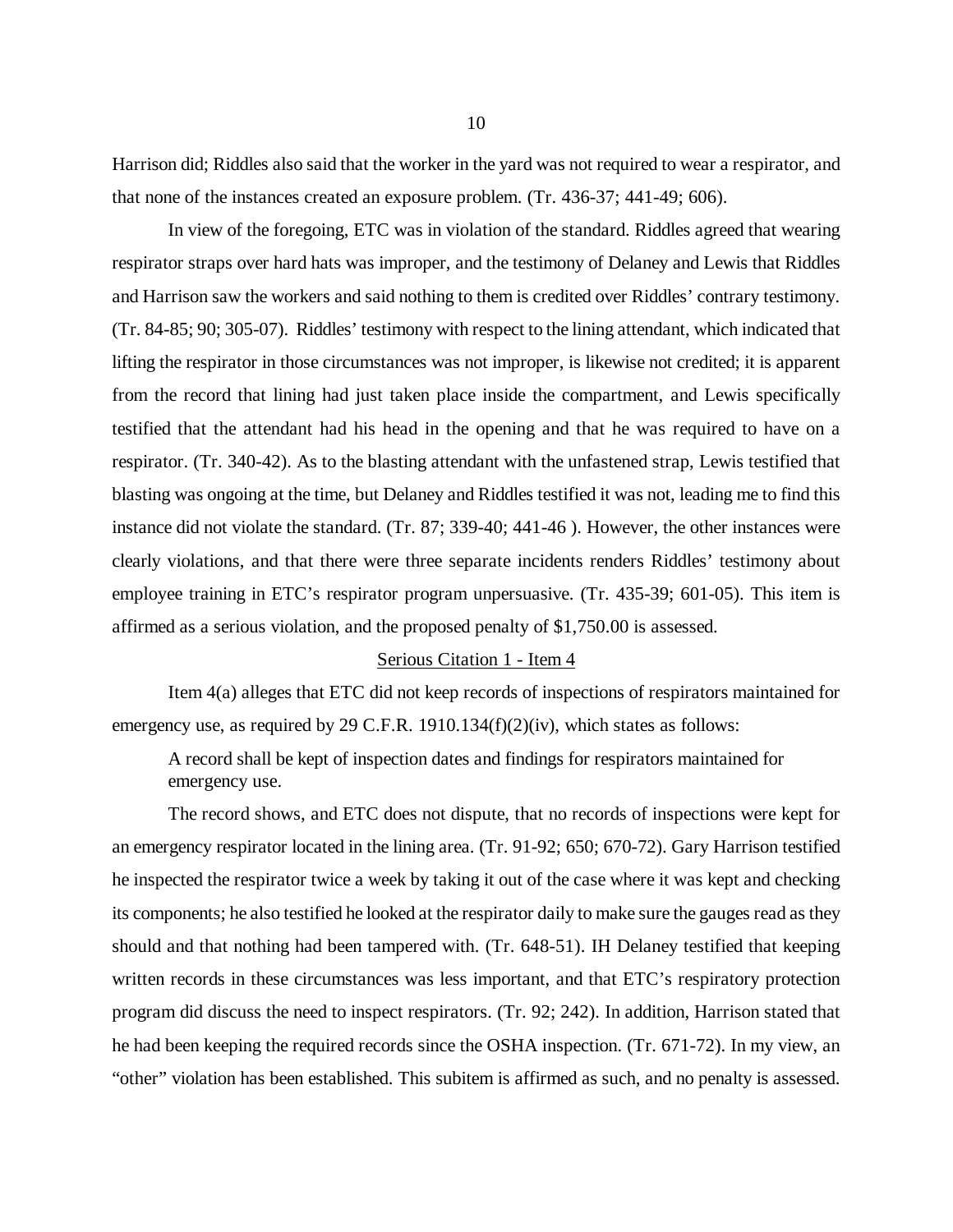Item 4(b) alleges that the same emergency respirator was not quickly accessible and that it was not stored in a suitable compartment, as required by 29 C.F.R. 1910.134(f)(5)(i), which provides, in relevant part, as follows:

[R]espirators shall be stored to protect against dust, sunlight, heat, extreme cold, excessive moisture, or damaging chemicals. Respirators placed at stations and work areas for emergency use should be quickly accessible at all times and should be stored in compartments built for the purpose. The compartments should be clearly marked.

The basis of this item was the locked glass-fronted case in which ETC stored the respirator and compressed air, as shown in photos R-5 and C-6. Delaney testified that the only key to the case was kept in a locked box in Harrison's office, that getting the key in an emergency could take too long, and that breaking the glass on the case could result in glass fines or dust getting on the inside of the respirator mask and subject the employee using it to face cuts or dust inhalation; she also testified that alternatives would be to leave the case unlocked or to have more keys available. (Tr. 93- 96). Jerry Riddles testified that ETC had built the case for the respirator and that it was kept locked up so that it would be there in an emergency and so that no one could tamper with or remove it. He also testified that the employees knew they were to break the glass in an emergency, that the glass on the case was safety glass, and that the respirator itself was kept in a ziplock bag to protect it from the glass breakage as well as shop dust and other materials.<sup>6</sup> Riddles noted that the ziplock bag containing the respirator was clearly depicted in R-5, as was the instruction on the case's front to break the glass in case of an emergency. (Tr. 449-52; 607-08). In my opinion, the evidence of record does not demonstrate a violation of the standard. This item is therefore vacated.

# Serious Citation 1 - Item 5

This item alleges a violation of 29 C.F.R. 1910.146(d)(4)(ii), which requires the employer to "maintain ... properly" "[v]entilation equipment needed to obtain acceptable entry conditions." As noted above, the record shows that the ventilation system used for interior blasting and lining consists of ducting being inserted into one of the hopper car compartment top openings; the ducting is connected to a ceiling-level fan that draws in the air from the compartment and vents it to the outside of the facility. IH's Delaney and Lewis determined that the ventilation system was not maintained

 ${}^{6}$ Harrison also testified that the respirator was kept in a ziplock bag. (Tr. 649-50).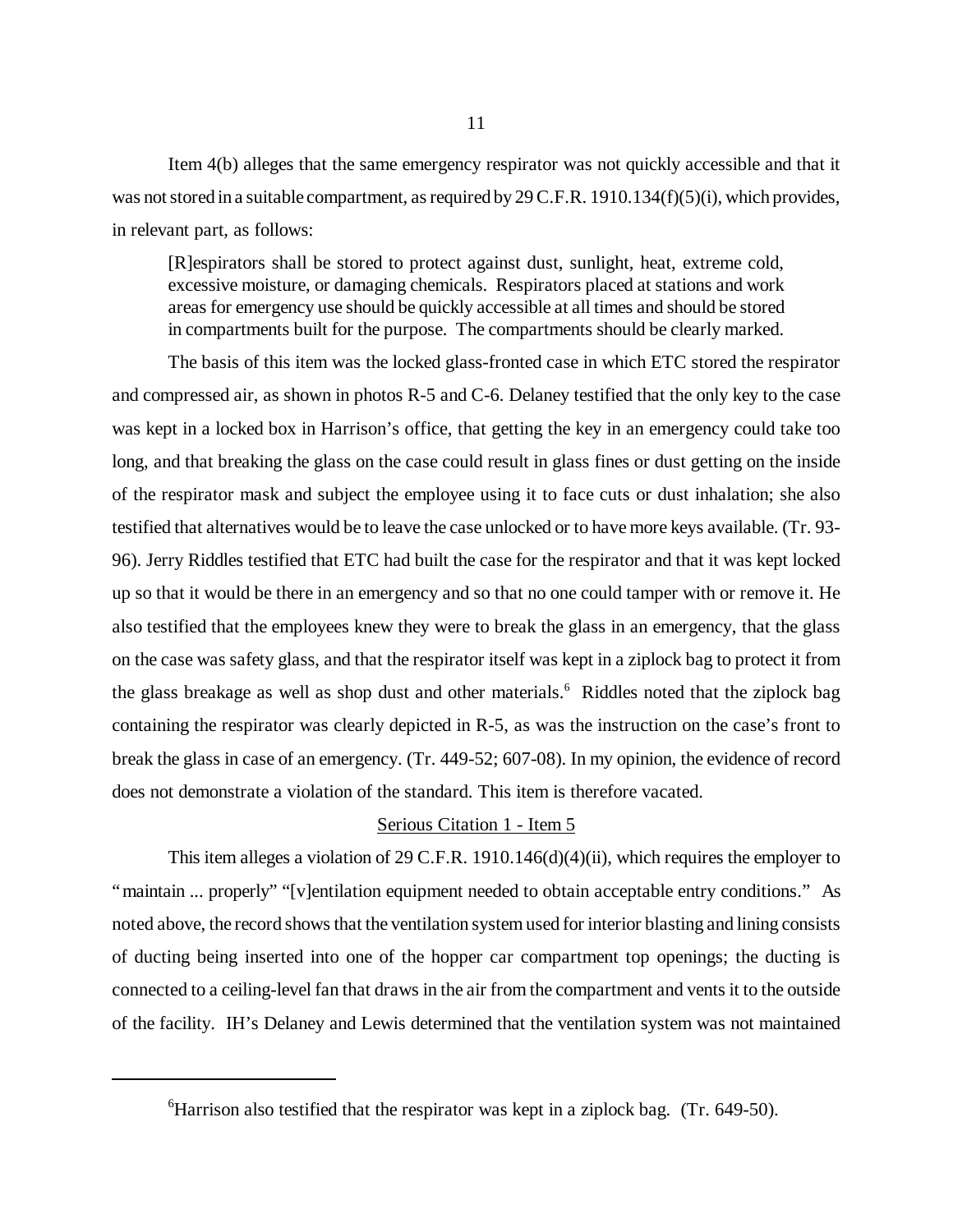properly due to the OSHA sampling results showing xylene at IDLH levels during the lining operation and the statements of Jerry Riddles and Gary Harrison that no checks or evaluations of the system had been done; Delaney also concluded the standard was violated based on Riddles telling her the system was designed to exchange the air every 15 seconds and her own velometer readings of the system which revealed that the air was actually being exchanged every 1.2 to 1.5 minutes, depending on the compartment size. (Tr. 97-105; 242-53; 261; 278-79; 307-10; 343-47).

Jerry Riddles testified the ventilation system was the same one he had devised for the lining operation at Trinity facilities, that it worked by drawing in air through the compartment's bottom opening, and that it provided ventilation at a rate that would not adversely affect the lining and would also maintain an atmosphere with contaminant levels within OSHA requirements for the respirators used. He said the air flow rate ranged from 2000 to 2300 cubic feet per minute and that a higher rate would cause much of the lining being sprayed to be sucked up into the ducting as well as premature drying of the lining; he also said the air flow rate would result in a complete air exchange in 40 to 80 seconds, depending on the compartment's size, and that Delaney misunderstood his statement about a 15-second air exchange rate, which related only to the center of the compartment where the face of the ducting would be. Riddles stated that ETC had a preventive maintenance program for the system that consisted of checking all of its components; he further stated that he himself had checked the air flow in hopper car compartments during his visits to ETC and that all of his readings had been within the specified range. (Tr. 378-89; 411; 427; 431-42; 452-58; 608-13; 638-43).

In light of the record, I conclude ETC was in violation of the standard. First, both Delaney and Lewis testified that Riddles and Harrison told them during the inspection that no checks or evaluations of the system had been performed, and their testimony is credited over the contrary testimony of Riddles. (Tr. 99; 102-05; 249; 308). Moreover, Riddles' testimony that the ventilation system maintained an atmosphere with contaminant levels that were within OSHA requirements for the respirators used is contradicted by the evidence set out in item 2, *supra*, which established that the OSHA sampling of the lining operation revealed xylene at IDLH levels and that the respiratory protection ETC provided its lining employees was consequently inadequate. This item is affirmed as a serious violation, and the Secretary's proposed penalty of \$2,500.00 is assessed.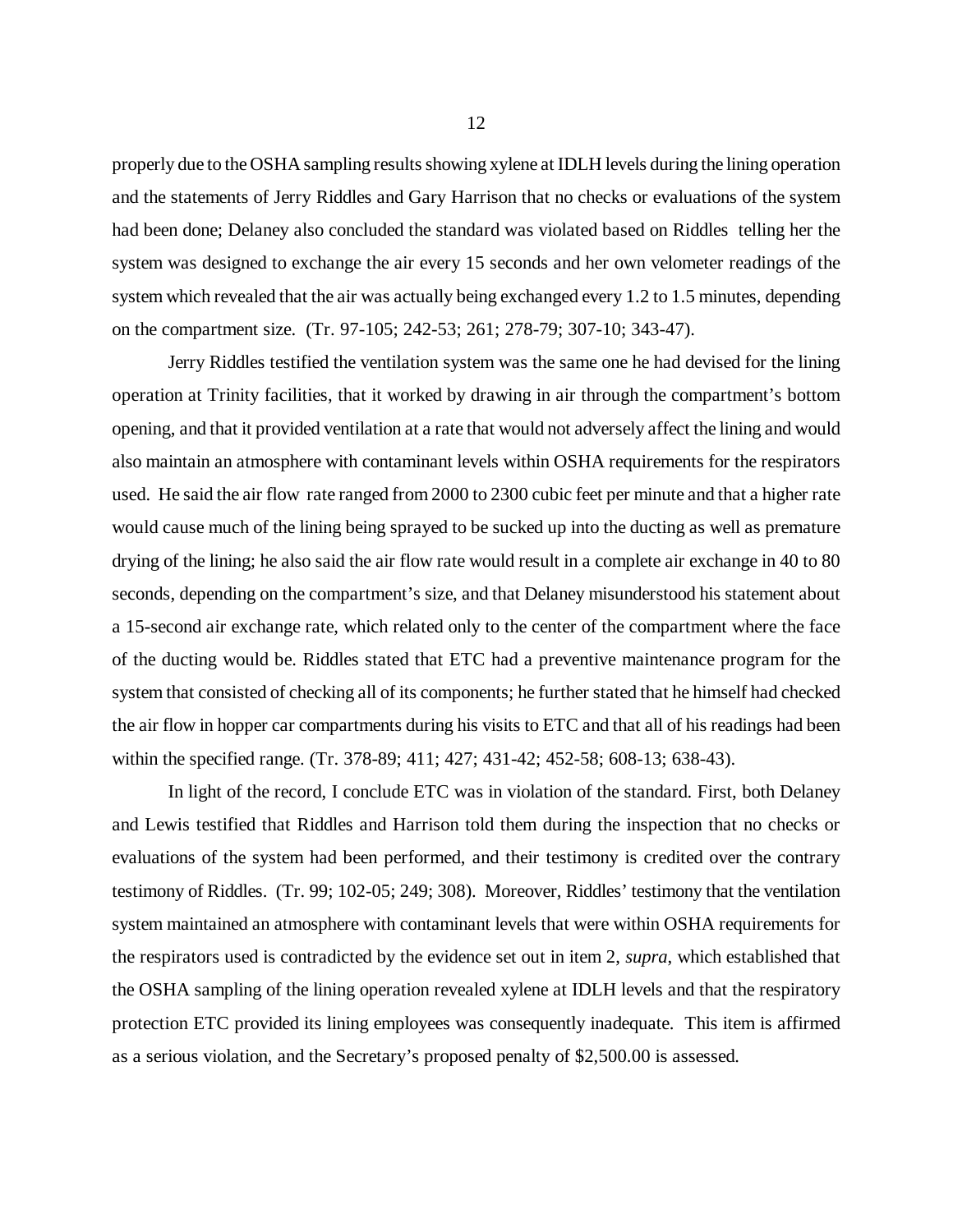#### Serious Citation 1 - Item 6

Item 6 alleges that employees performing abrasive blasting were not provided the proper protective equipment as required by 29 C.F.R. 1910.146(d)(4)(iv), or, in the alternative, 29 C.F.R. 1910.94(a)(5)(v). 1910.146(d)(4)(iv) requires that employees working in permit-required confined spaces be provided "at no cost" "[p]ersonal protective equipment insofar as feasible engineering and work practice controls do not adequately protect employees," while 1910.94(a)(5)(v) requires that "[abrasive blasting] [o]perators shall be equipped with heavy canvas or leather gloves and aprons or equivalent protection to protect them from the impact of abrasives."

The basis of this item was IH Delaney's testimony that she saw two employees enter the top openings of hopper car compartments to perform blasting wearing respirators, canvas shrouds and gloves but no torso protection other than flannel shirts over T-shirts and jeans; she heard blasting commence after the employees entered the compartments and after it stopped the same two employees exited the compartments, and there was no other blasting going on at the time. When Delaney asked what equipment was provided, Jerry Riddles and Gary Harrison told her respirators, canvas shrouds and gloves were provided and that employees who wanted to could purchase coveralls through payroll deductions. (Tr. 105-11; 253-57). Riddles and Harrison testified blasters wore heavy-duty coveralls, which provided more protection than aprons, as well as the other required equipment, and that while ETC did not provide the coveralls at no cost until after the inspection it required blasters to wear them; they also testified they saw no blasters entering compartments without coveralls and that although Delaney brought this matter up and they asked her to point out the employees she never did. Riddles and Harrison discussed R-6-11, photos taken by OSHA and by Riddles in the blasting area, and noted that besides R-11, which showed an attendant wearing a flannel shirt, all of the employees in the photos had on gray coveralls. (Tr. 458-71; 651-54).

Based on the record, the Secretary has shown the alleged violation. The testimony of Riddles and Harrison is not credited in light of that of Delaney, and in this regard, I note that she specifically testified that they never told her that blasting employees were required to wear the coveralls. (Tr. 257). This item is affirmed as a serious violation of  $1910.146(d)(4)(iv)$ , which, in my view, is the standard more applicable to this situation. ETC disputes the applicability of the standard, contending that hopper car compartments are not permit-required spaces during interior blasting. However,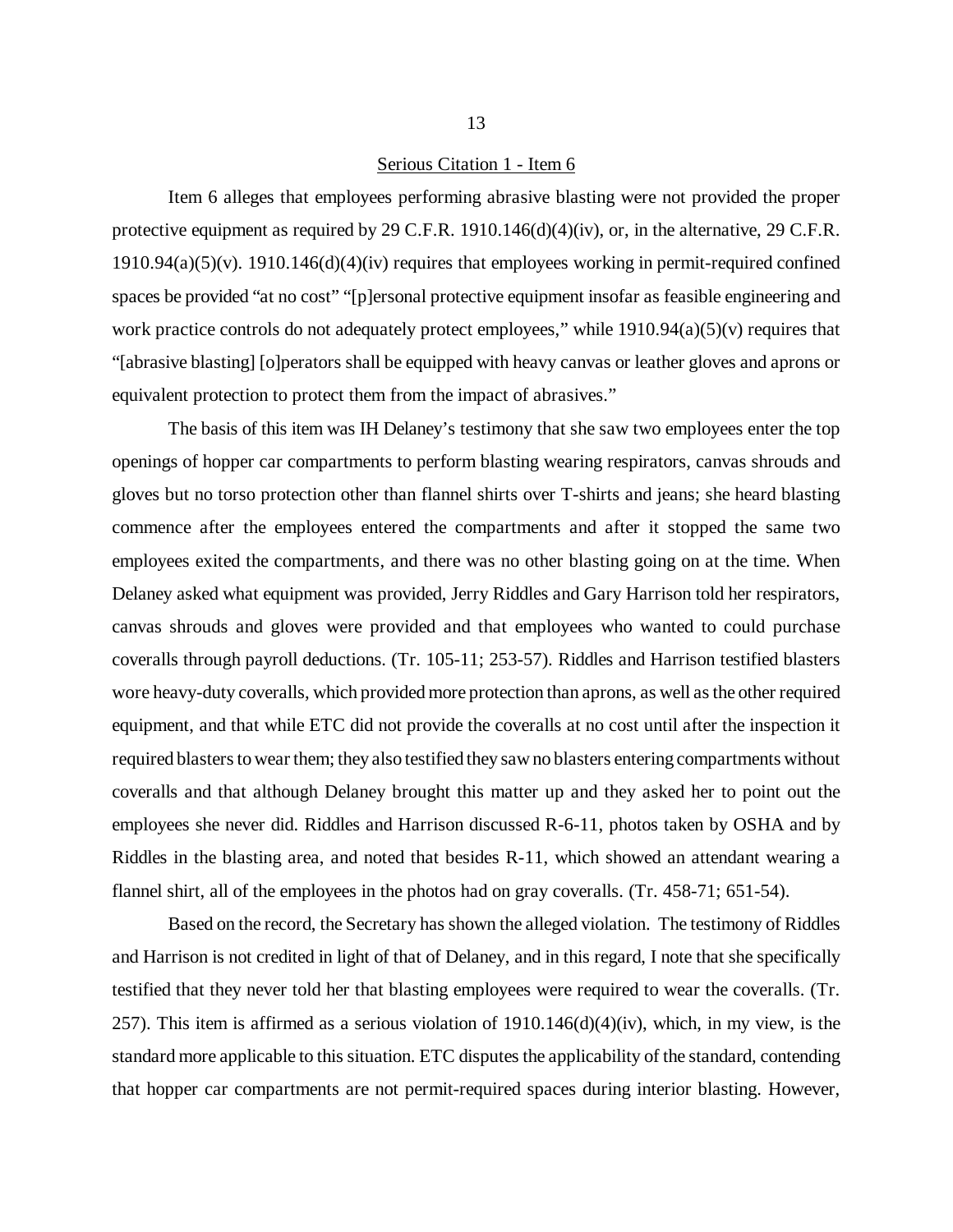Delaney testified the compartments were permit spaces during blasting due to the dust generated by the operation as well as the hazard of skin abrasions; in this respect, she noted that abrasive blasting can abrade or penetrate the skin with the same force with which it strips the lining from rail car interiors. (Tr. 107-08; 244-46; 267). Delaney's testimony is supported by the above language of 1910.94(a)(5)(v) and by the definition of "permit-required confined space" set out at 1910.146(b), which includes confined spaces containing any recognized serious safety or health hazard. ETC was in violation of the standard, and the proposed penalty of \$1,750.00 is assessed.

### Serious Citation 1 - Item 7

Item 7 alleges a violation 29 C.F.R. 1910.146 $(d)(5)(ii)$ , which requires the employer to:

Test or monitor the permit space as necessary to determine if acceptable entry conditions are being maintained during the course of entry operations.

The basis of this item was ETC's failure to conduct any testing or monitoring inside the hopper car compartments during the lining operation to determine if acceptable entry conditions were being maintained. IH Delaney testified that contaminant levels can increase dramatically during lining operations in confined spaces, and that without any testing or monitoring the employer cannot know whether the safeguards in use, such as respiratory protection and ventilation systems, are adequate; she further testified that continuous testing or monitoring is not required, and that other options would be to frequently interrupt the lining process for sampling, or, if this was infeasible, to perform sampling on a routine basis in order to have a body of information that would give the range of exposure to be expected during the operation. (Tr. 111-18; 257-59). ETC contends, as it did in item 1, *supra*, that it was not in violation of the standard because of the numerous tests that Jerry Riddles had conducted of the same lining operation at Trinity facilities showing that contaminant levels were within OSHA requirements for the respirators utilized. However, this contention is rejected for the same reasons set forth in item 1, particularly in light of the OSHA sampling revealing xylene at IDLH levels during the lining operation. This item is affirmed as a serious violation, and the proposed penalty of \$2,500.00 is assessed.

# Serious Citation 1 - Item 8

This item alleges a violation of 29 C.F.R. 1910.146(d)(7) in that ETC's confined space program did not include "the means and procedures to enable the attendant to respond to an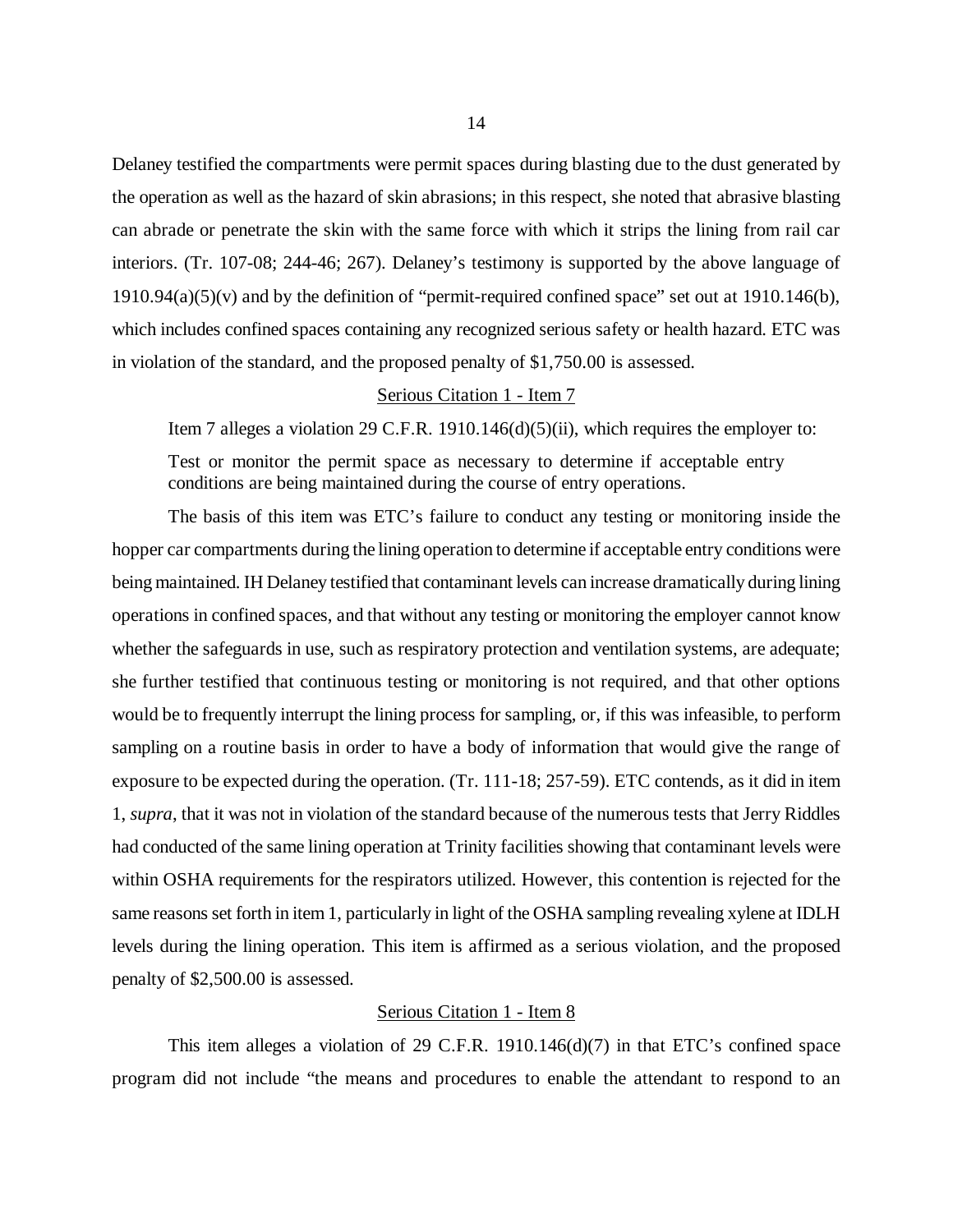emergency affecting one or more of the permit spaces being monitored without distraction from the attendant's [other] responsibilities." The record shows that ETC's practice was to have one attendant monitor two hopper car entrants working in adjacent compartments. The record also shows there were persons with radios in the facility, and that in case of an emergency involving an entrant, the attendant was to summon a person with a radio who would call for help. (Tr. 120-21; 124; 259-60; 483-85). IH Delaney testified that during her observation of the blasting and lining operations there were times when there was no one with a radio in the area, that had there been an emergency the attendant would not have been able to respond to it without being distracted from the other entrant, and that ETC's confined space program did not address this situation. (Tr. 119-26). Jerry Riddles testified that an employee passing out or falling off the planking used in the lining operation would fall against the sloped sides of the bottom of the compartment and then slide out through the bottom opening and onto the shop floor, which was about 2 feet below. He said there had been instances where this had occurred in Trinity facilities due to employees having physical ailments, like a heart attack, that the employees had always slid out the bottom, and that there was no danger of an employee getting hung up and having to be rescued from inside a compartment; he also said that in case of an emergency involving one entrant, who would slide out onto the floor, the attendant was to shout for help and have the other entrant vacate his compartment and that all other attendants were to evacuate their entrants in case the shop air going to the respirators was the problem.<sup>7</sup> Riddles noted the attendant could attend to the injured employee, or go for help in the unlikely event that no one with a radio was nearby, as there would no longer be any entrants. (Tr. 475-87; 517; 617-19). Gary Harrison also testified about these procedures, and Riddles stated they were covered in ETC's confined space program and that employees were trained in them. (Tr. 486-89; 655; R-15-16).

In view of the record, ETC violated the cited standard. First, it is clear from Delaney's testimony that this item includes interior blasting, and Riddles himself testified that during this operation a dust collection system was put over the compartment's bottom opening. (Tr. 120; 442). Second, it is apparent that the dust collection system would prevent an employee from sliding out the bottom of the compartment, and ETC presented nothing to show how it would rescue an interior

<sup>&</sup>lt;sup>7</sup>According to Riddles, the risk of the shop air being bad was "almost nil" because it was monitored with equipment that would detect any impurities. (Tr. 632-33).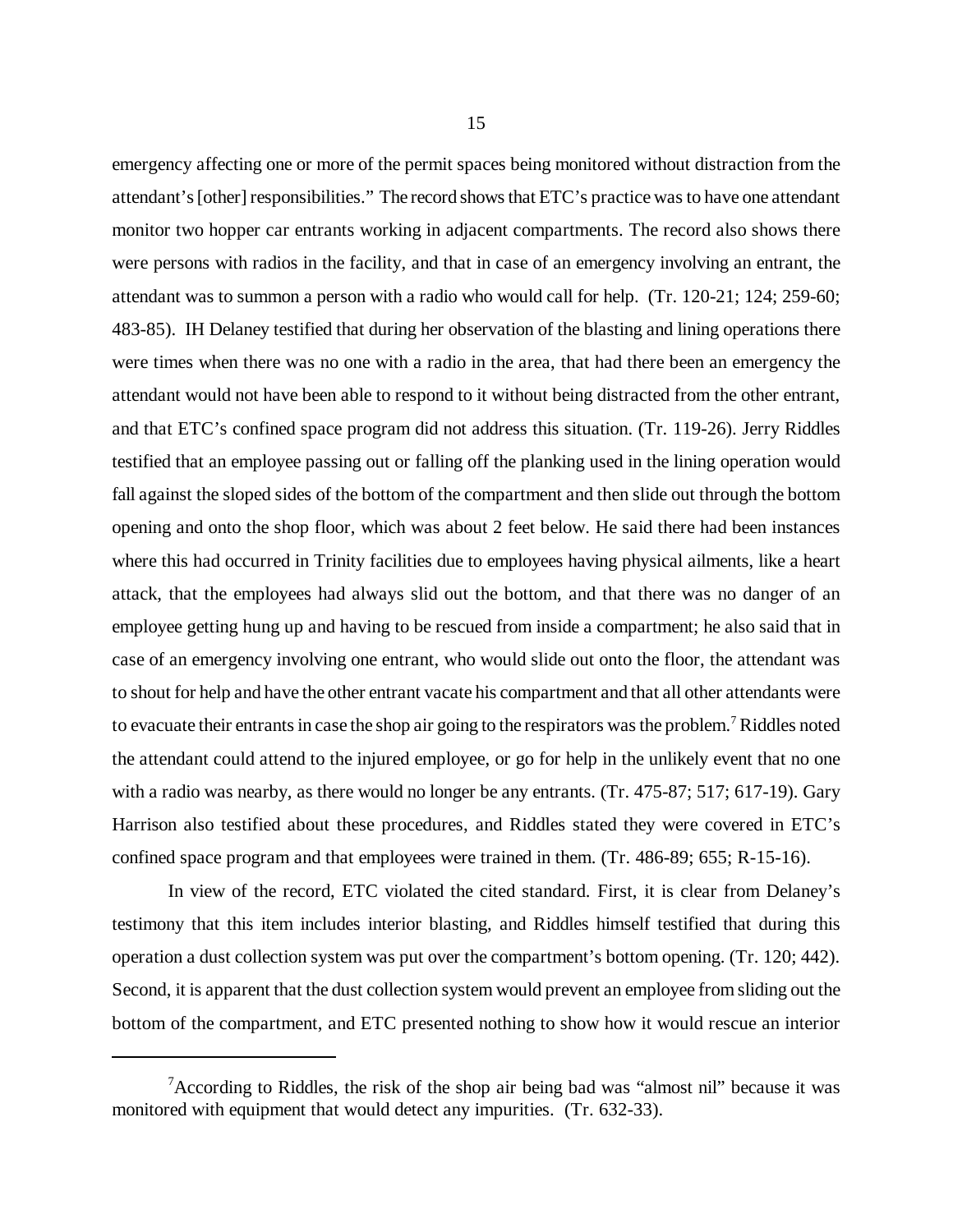blasting entrant in an emergency.<sup>8</sup> Finally, while Delaney agreed an employee could slide out the bottom of a compartment if there was nothing to obstruct him, she opined the scaffolding used to perform lining in the compartments, as well as the lining and respirator equipment lines the employees took in with them, could impede their sliding out; in addition, Riddles' testimony about the employees' ability to slide out despite the planking is simply not convincing in light of R-13-14. (Tr. 262; 279-81; 479-83; 617-18). R-13 shows the scaffolding tubing and planking on the shop floor outside of a compartment, while R-14 is an overhead view of an employee with his upper body in the relatively small bottom opening of a compartment. These photos and the rest of the record persuade me the planking and equipment used in the compartments would impede employees from sliding out, and that in an emergency attendants would be unable to comply with the standard. This item is affirmed as a serious violation, and the proposed penalty of \$2,500.00 is assessed.

#### Serious Citation 1 - Item 9

Item 9 alleges that ETC's procedures for summoning rescue and emergency services were deficient in violation of 29 C.F.R. 1910.146(d)(9), which requires the employer to:

Develop and implement procedures for summoning rescue and emergency services, for rescuing entrants from permit spaces, for providing necessary emergency services to rescued employees, and for preventing unauthorized personnel from attempting a rescue.

The record shows that ETC's procedure was for the attendant to summon a person with a radio; that individual would radio the office; the office would call 911 in Texarkana, and the 911 operator in Texarkana would dispatch an emergency service provider to ETC. IH Delaney testified that pursuant to her investigation, which included discussions with the company representatives and a review of ETC's confined space program, the 911 operator in Texarkana would call the Nash, Texas City Hall, which would in turn call the Wake Village City Hall, and that the ultimate responder would be the Wake Village Volunteer Fire Department; she identified C-7 as a diagram of ETC's procedure that she and Lewis had prepared based on what they learned. Delaney said the procedure was inadequate because Wake Village was 5 to 10 miles away, that it would take the Wake Village service at least ten minutes to arrive, and that a fatality in a confined space could occur in under six

 ${}^{8}$ ETC's contention that the compartments were not permit spaces during interior blasting was rejected in item 6, *supra*.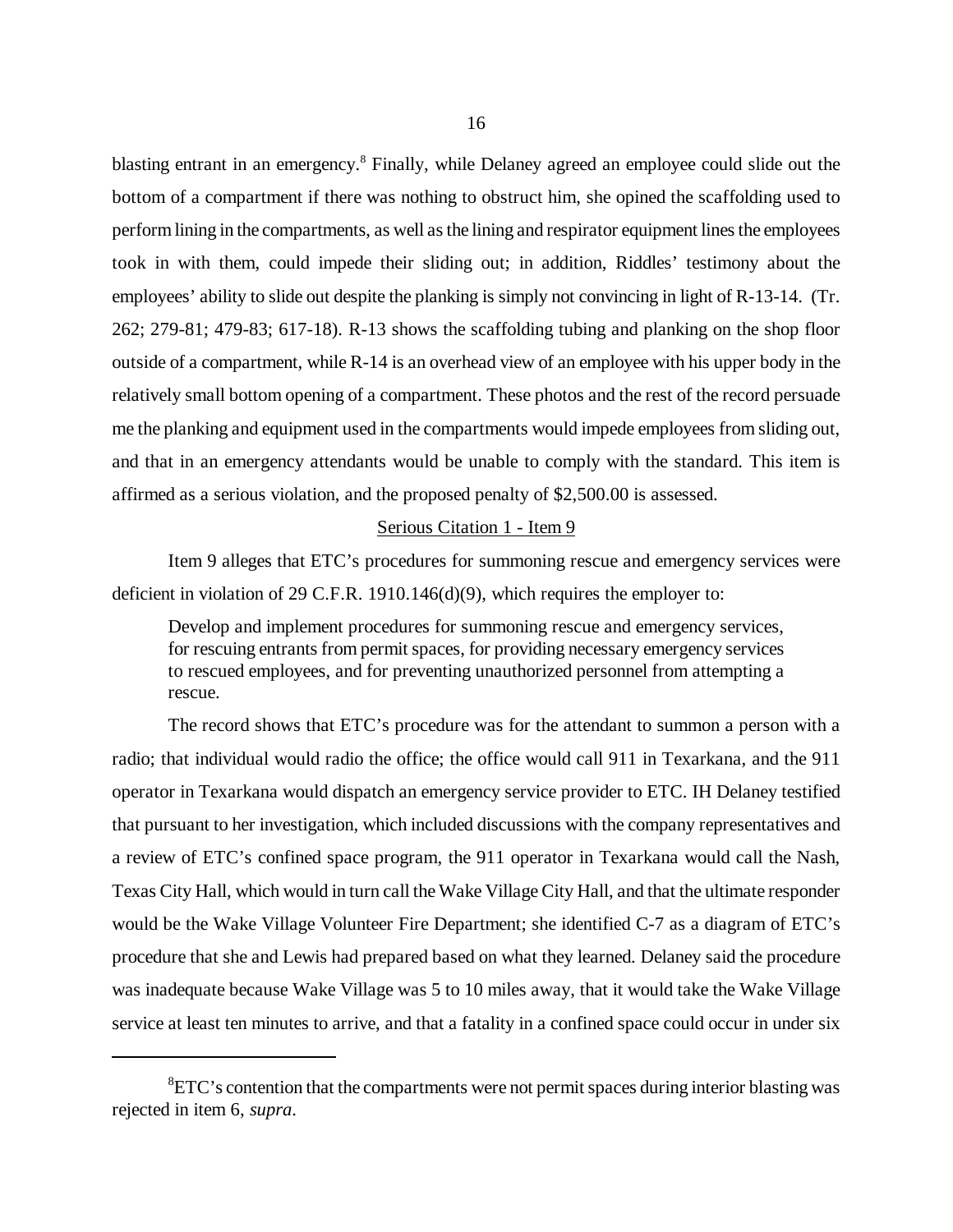minutes if it involved a hazardous atmosphere; she also said the procedure would take even longer if a tripod was needed to pull someone out of a rail car as that equipment was at the Texarkana Water Department and would also have to be taken to the site. $9$  (Tr. 127-34; 262-67).

Jerry Riddles and Gary Harrison testified that there were actually four services, located in Texarkana, Nash, Wake Village and Liberty, that could respond to an emergency, and that 911 in Texarkana was called as it knew which of the services was available and could get there the fastest; they also testified that emergency services had been summoned before and after the inspection, that it had taken them from four to eight minutes to arrive, and that once 911 was called an employee was stationed at ETC's entryway to direct the service to the emergency. (Tr. 490-93; 655-56; 673-74). However, Delaney's testimony, which was based on what Riddles and Harrison told her at the time of the inspection and a review of ETC's confined space program, was that the Wake Village service would be the ultimate responder to an emergency at ETC, and it is clear from their testimony that Delaney and Lewis also spoke with emergency response representatives in Texarkana and with the Wake Village Volunteer Fire Department; the testimony of Delaney in this regard is therefore credited over that of Riddles and Harrison. (Tr. 130-32; 178-84; 317). Moreover, it is clear from item 8 that there was not always a person with a radio in the interior lining and blasting areas, which could significantly delay ETC's call to 911. Finally, it is clear from the evidence, including that set out in items 8 and 15, that ETC did not have a tripod or other equipment to pull employees from rail car interiors and that it had no adequate means of rescuing employees from confined spaces itself. This item is affirmed as a serious violation, and the proposed penalty of \$2,500.00 is assessed.

## Serious Citation 1 - Item 10

Items 10(a)-(g) allege that ETC's confined space entry permit forms did not contain all of the information required by 29 C.F.R.  $\S$  1910.146(f)(4)-(5), (f)(7) and (f)(10)-(13); those sections require the identification of the authorized entrants, the personnel serving as attendants, the hazards of the space to be entered, the results of testing performed and the testers, the rescue and emergency services that can be summoned, the communication procedures used by entrants and attendants, and

<sup>9</sup>Delaney said the ventilation system used would not completely clean the air even when the lining stopped as the lining would continue to give off contaminants; also, if the entrant fell, his respirator could be displaced and he would then be breathing the contaminated air. (Tr. 265; 281).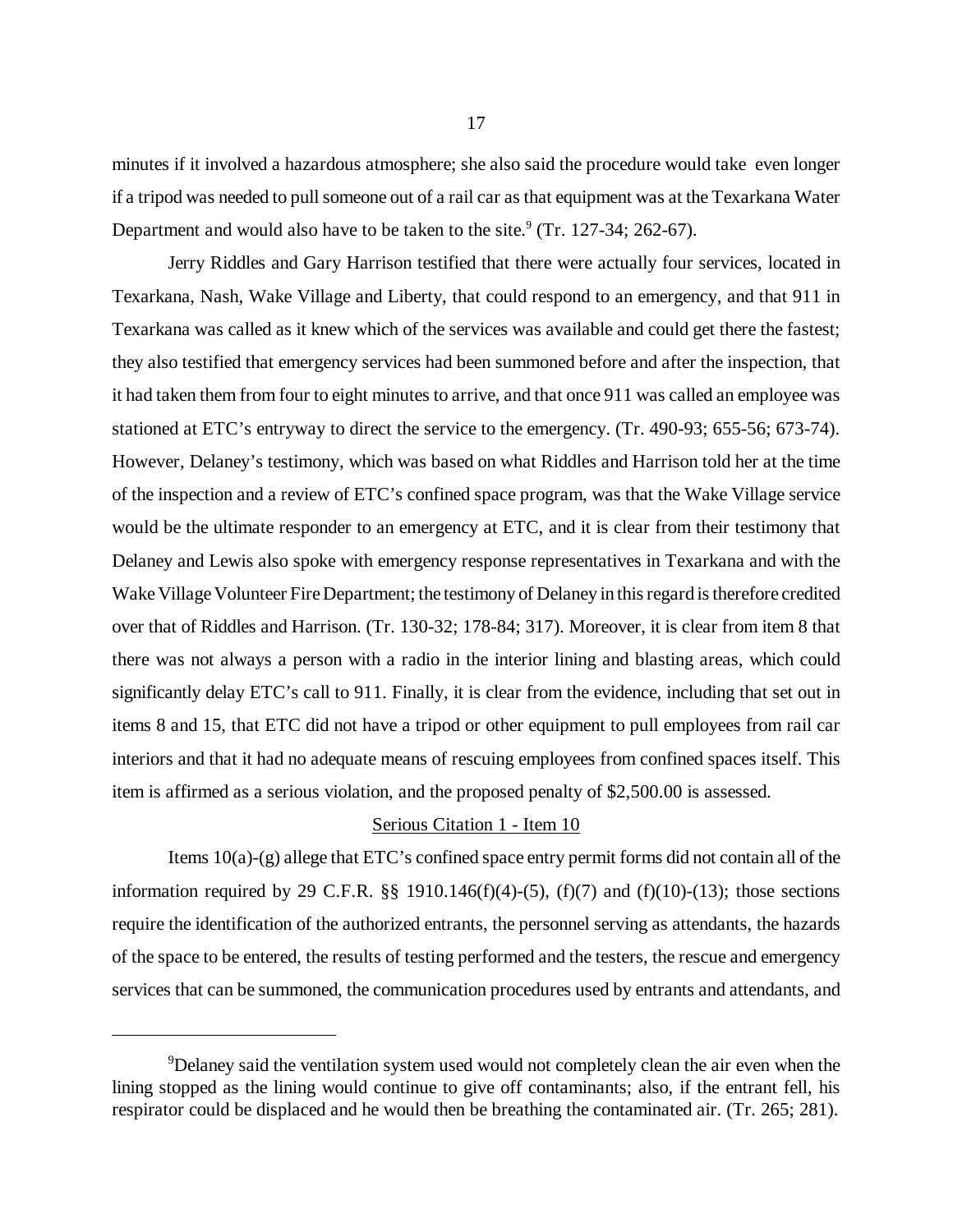any personal protective or other equipment to be provided during entry. IH Delaney testified the standards were violated because C-9, copies of completed permit forms for ETC's entry activities in August of 1993, did not contain all the required information, which presented the hazard of not having the equipment and/or conditions necessary to ensure the safety and health of entrants; she also testified that copies of the forms contained in C-9 were not provided until the on-site inspection was over and that the forms were dated from August 25-30, 1993. (Tr. 136-49). Jerry Riddles testified that he had devised the permit forms in view of the standard's requirements and ETC's operations, that a packet of the forms, like R-17, was attached to each car upon arrival and stayed with the car throughout its stay in the facility, and that a form was used at each stage of the car's processing; specifically, the cars were tested before each entry and the results were recorded on the forms, the procedures and equipment required for the operation were indicated on the forms, the entrants and the person responsible for the operation signed the forms, and the responsible person also dated the forms. Riddles further testified that the forms had been revised several times over the course of the year prior to the standard's effective date, that by August of 1993 the form had been revised approximately eight times, and that ETC had mistakenly disposed of all prior versions of the form. (Tr. 518-48; 619-28). In light of the record, the Secretary has shown the alleged violations. My own review of C-9 persuades me to conclude, as Delaney testified, that ETC's permit forms did not have all the required information; for example, they do not show the hazards of the permit space, the identity of the tester of the space, or the time of the testing. Further, while it is clear that OSHA was allowed to review some of ETC's forms at the facility at the time of the inspection, the only copies of forms that were actually provided to OSHA were dated after the inspection. (Tr. 146; 619-20). Items 10(a)-(g) are affirmed as serious violations, and the proposed penalty of \$2,500.00 is assessed.

# Serious Citation 1 - Item 11

Items 11(a) and 11(b) allege violations of 29 C.F.R. §§ 1910.146(h)(3) and 1910.146(i)(5), respectively, which require communication as necessary between entrants and attendants such that attendants can monitor entrant status and alert entrants of the need to evacuate the space as required by paragraph (i)(6) of the standard. Jerry Riddles and Gary Harrison testified that the method ETC used was a system of raps or knocks on the compartment walls in which both attendants and operators were trained; they also testified that the equipment used for interior blasting and lining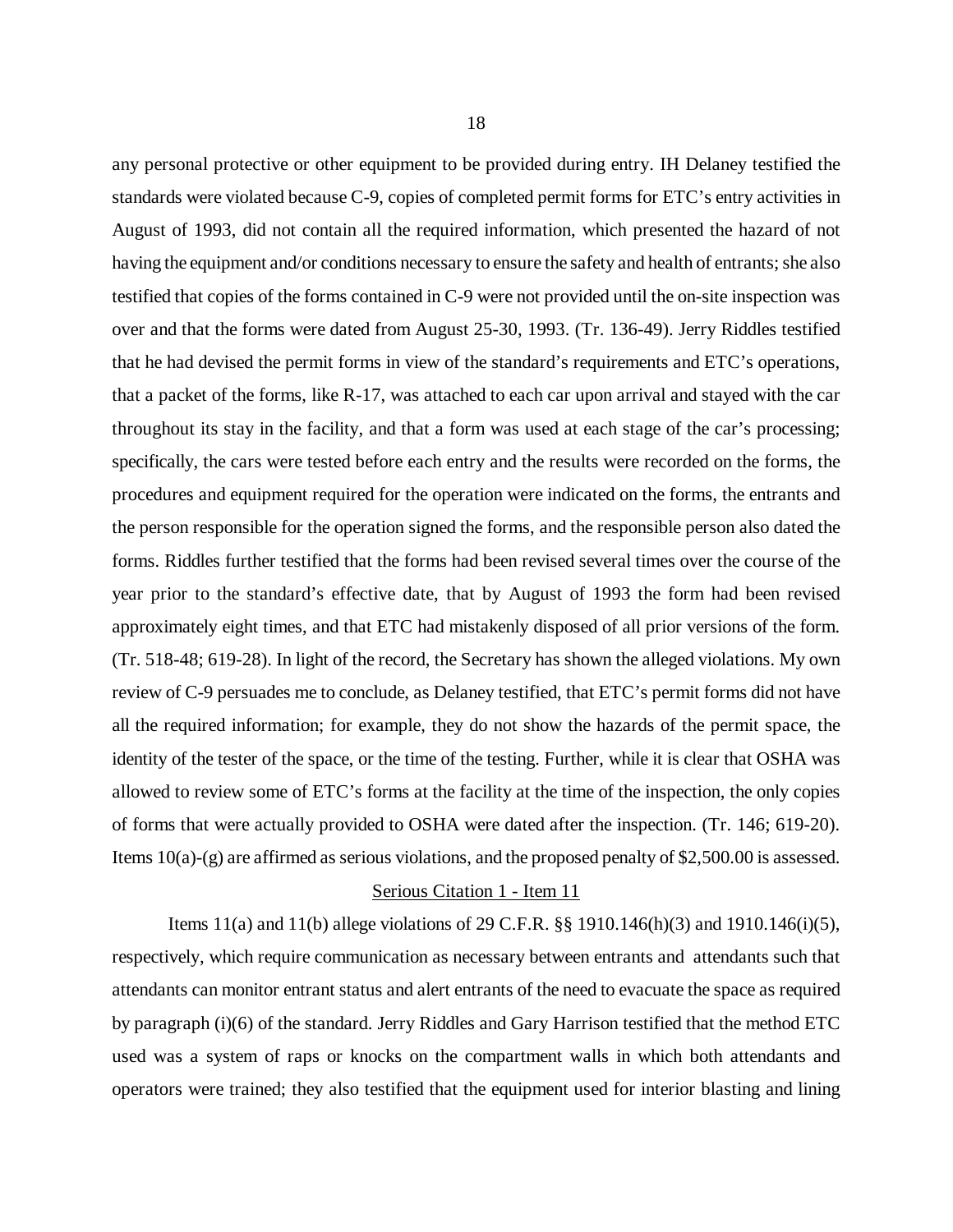would not work without the operator depressing the trigger, that both operations generated noise, and that attendants were alerted if the noise of the operation ceased.<sup>10</sup> It was Riddles' opinion that the system was adequate and in compliance with the standard. (Tr. 545-46; 549-53; 656-60).

With respect to the blasting area, IH's Delaney and Lewis testified the operation generated a great deal of noise, and that while they heard some rapping on the walls it was infrequent and they could not tell which compartment it came from; Lewis said the blasting was so loud that he, Delaney and the company representatives had to go to the other side of the building to talk. Lewis and Delaney also testified that the blasting attendant was working on the floor 10 to 20 feet from the compartments, and that the only way he could have observed an entrant would have been from the top of the compartment. Delaney opined that the communication was inadequate, indicating it had to do with entrants' work needs rather than safety, and that means such as two-way radios or consistent and frequent visual contact should have been used. (Tr. 151-52; 157-60; 318-21).

As to the interior lining area, Delaney testified that entrants rapped on the walls once or twice but that the instances were related to their work needs. She further testified that although she was told that any ceasing of the operation would alert the attendant, the operation stopped frequently, sometimes for two or three minutes, and there was no action on the part of the attendant. Delaney said there was some visual contact between the attendant and the entrants, such as when an entrant was standing on the floor to line the bottom part of the compartment, but that it was inconsistent; she also said that the attendant left the immediate area to obtain materials and that when he did he was gone for a minute or more and was at times more than 30 feet away from his main work area. Delaney's opinion was that the communication between the attendant and entrants should have been every 1-1.5 minutes, because of the potential for IDLH conditions inside the compartments during lining, and that whatever method ETC chose, whether it was signals, direct visual observation or twoway radios, needed to be consistent and frequent. (Tr. 151-69; 267-69).

Based on the record, ETC violated the cited standards. First, Riddles and Harrison testified that entrants and attendants used hearing protection in the inside blasting area, and despite Harrison's

 $10$ According to Harrison, an attendant rapping once alerted the entrant to stand by for instructions, an entrant rapping once required the attendant to establish eye contact with the entrant, and an attendant rapping repeatedly required the entrant to vacate the space. (Tr. 657).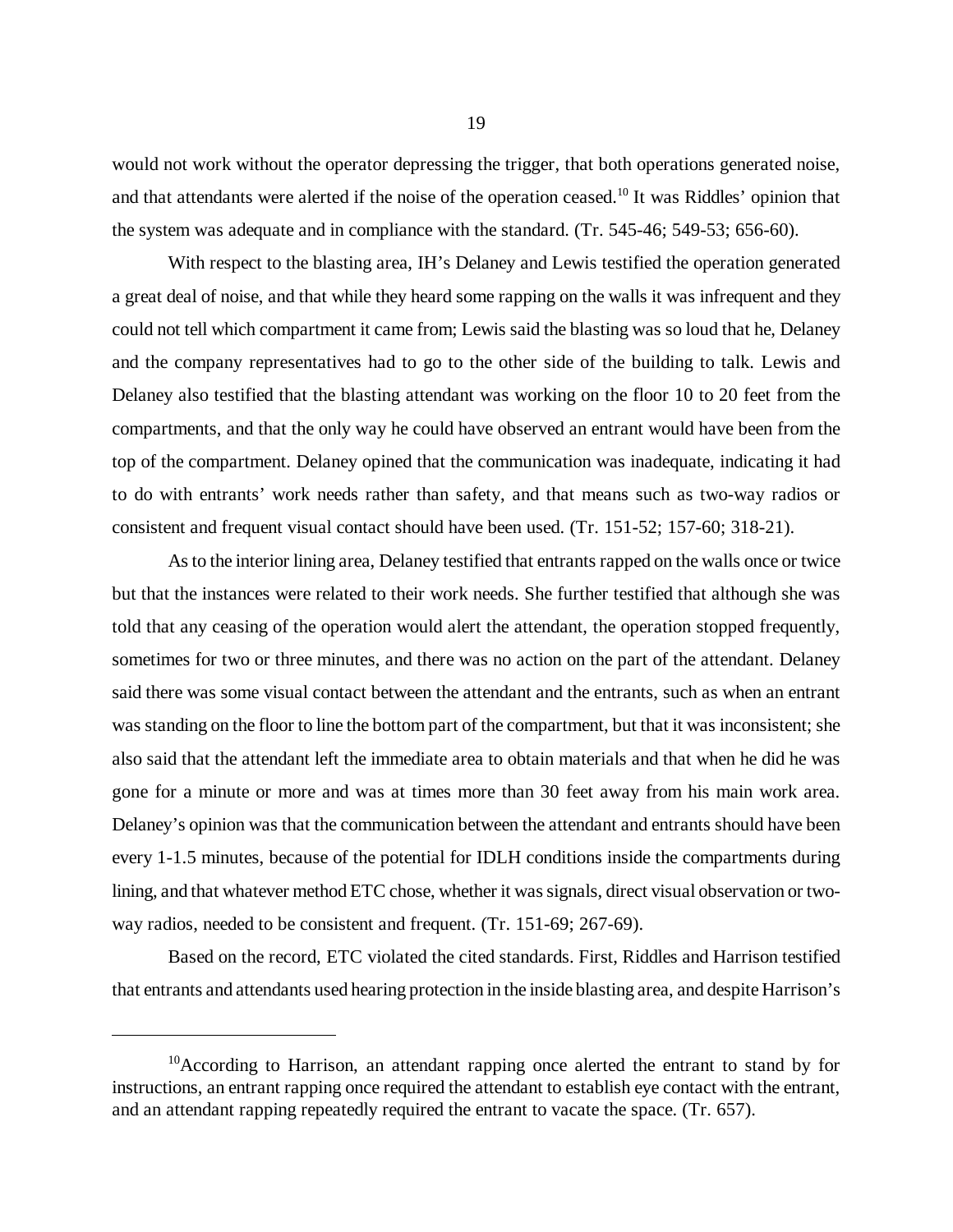indicating that such protection would not affect the workers' ability to hear the rapping on the walls, I conclude, as did the IH's, that ETC's communication system was inadequate for the blasting operation. (628-31; 657-58). Second, while Riddles testified he did not recall the instances in the lining area Delaney described and Harrison testified attendants worked no more than ten feet from the compartments, their testimony is not credited in light of that of Delaney and Lewis. (Tr. 551-53; 659-60). It is concluded that ETC's communication system was also inadequate for the lining operation, particularly in view of the IDLH conditions present at the time of the inspection. These subitems are affirmed as serious violations, and the total proposed penalty of \$2,500.00 is assessed.

# Serious Citation 1 - Item 12

Item 12(a) alleges that an attendant entered a confined space at the same time that entrants were in confined spaces, in violation of 29 C.F.R. 1910.146(i)(4), which requires the attendant to "[remain] outside the permit space ... until relieved by another attendant." Items 12(b) and 12(c) allege that attendants were performing tasks which diverted their attention from entrants, in violation of 29 C.F.R. §§ 1910.146(i)(6)(iv) and (i)(10), respectively; 1910.146(i)(6)(iv) requires attendants to evacuate spaces "[i]f the attendant cannot effectively and safely perform all [required] duties," while 1910.146(i)(10) prohibits the performing of "duties that might interfere with the attendant's primary duty to monitor and protect the authorized entrants."

The basis of item 12(a) was IH Delaney's testimony that she saw an attendant in the lining area make an entry into a compartment at the same time that two entrants were performing lining in adjacent compartments; the attendant took setup materials over to the next compartment to be lined, ducked down and entered the compartment from the bottom and put the materials in, and then left the compartment. Delaney said that Jerry Riddles and Gary Harrison were with her at the time, that they did not admonish the employee, and that they told her his name was Terry Nabors. (Tr. 161-62; 169-73; 260). The bases of items 12(b) and 12(c) include this incident in addition to the instances set out in item 11, *supra*, involving the attendant in the interior blasting area who was working up to 20 feet from the compartments and the attendant in the lining area who went over 30 feet away to get materials, who, it is clear from the record, was Nabors. (Tr. 157; 160-62; 169-77). Riddles denied that the item12(a) incident had occurred and offered a different explanation of what had happened; however, his testimony is not credited in light of that of Delaney. (Tr. 554-55; 570-73). Moreover,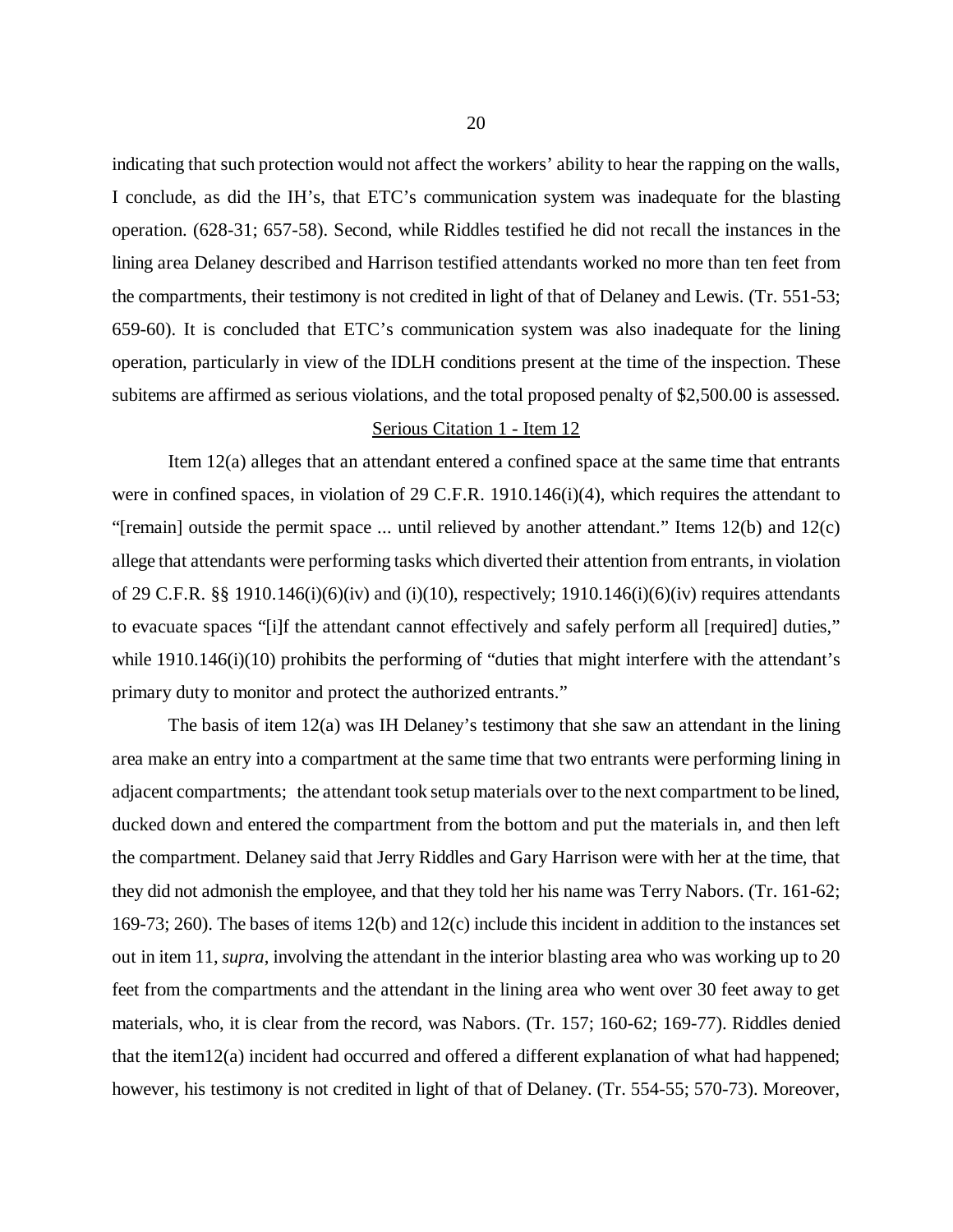Riddles' testimony that he saw no attendants leave their areas during the inspection, and the testimony of Harrison that attendants worked no more than 10 feet away from the compartments, was considered and rejected in item 11. (Tr. 553; 659-60). The Secretary has established the alleged violations, all three subitems are affirmed, and the total proposed penalty of \$2,500.00 is assessed.

#### Serious Citation 1 - Item 13

This item alleges a violation of 29 C.F.R. 1910.146(j)(4), which requires the employer to: [Verify] that rescue services are available and that the means for summoning them are operable.

IH Delaney testified that employers relying on outside emergency services must verify the availability of those services before confined space entries, and that Jerry Riddles and Gary Harrison told her no such verification was being done at ETC; she further testified that the standard required ETC to contact the emergency service at the beginning of the day and that if the service could not guarantee its availability for the entire day ETC was obligated to call it before every entry. Delaney said that verification meant ensuring not only that the service would be available but also that it would have the needed equipment, manpower and expertise, pointing out that OSHA had had to provide the City of Dallas Fire Department with confined space training and that despite its training and equipment that service would not always be immediately available for a confined space emergency; Delaney also said that she had no direct knowledge that the Wake Village Volunteer Fire Department, the service that would respond to emergencies at ETC, had had any confined space training and that she had investigated the matter and had been unable to confirm that ETC had communicated with the service or provided it with any information. (Tr. 178-86; 269-73).

Based on the record, ETC was in violation of the standard. Although Riddles and Harrison testified that there were four emergency service providers in the area, that ETC had advised them all that it would be making confined space entries and would be calling upon them for emergency assistance if necessary, and that the services had all been invited to its facility, their testimony is not credited in light of that Delaney and my findings set out in item 9, *supra*. (Tr. 491-92; 559-61; 632; 655-56; 674). Harrison also testified that calling before every entry was impractical due to the numerous entries that could occur on any one day, and Riddles' opinion was that OSHA's interpretation was unreasonable, particularly since calling a service would not prevent it from going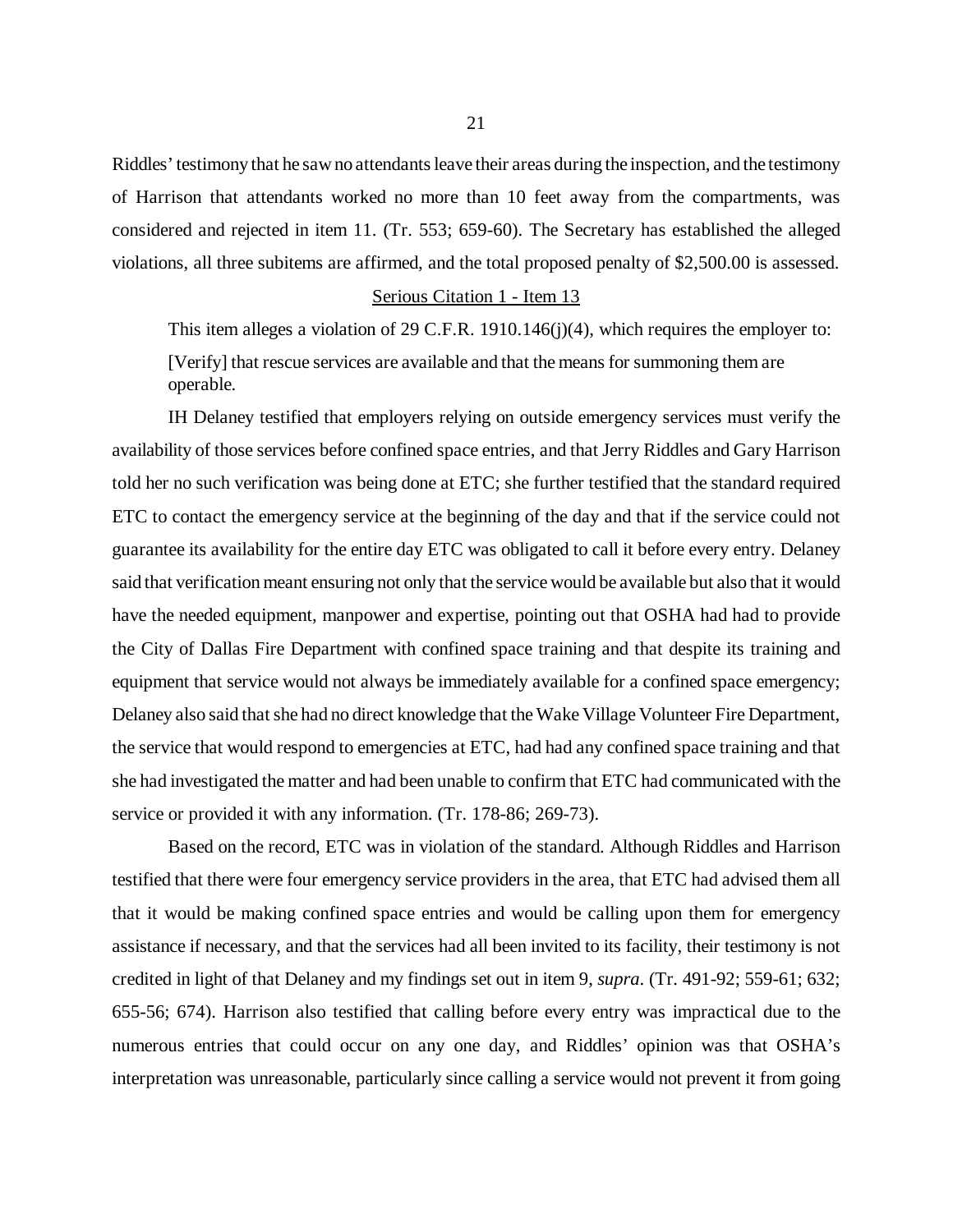out on another call. (Tr. 560-61; 633-34; 662-63). Regardless, it is my conclusion that ETC was required to comply with the standard as Delaney indicated or, alternatively, as Delaney also indicated, to have had an adequate in-house rescue service of its own.<sup>11</sup> (Tr. 180). This item is therefore affirmed as a serious violation, and the proposed penalty of \$2,500.00 is assessed.

#### Serious Citation 1 - Item 14

Items 14(a) and 14(b) allege violations of 29 C.F.R.  $\S$ § 1910.146(k)(2)(i) and (k)(2)(ii), respectively; those standards require the employer to "[i]nform the rescue service of the hazards [it] may confront when called on to perform rescue" and to "[p]rovide the rescue service with access to all permit spaces ... so that the rescue service can develop appropriate rescue plans and practice rescue operations." The basis of these items was ETC's failure to communicate with or provide any information to the Wake Village Volunteer Fire Department, the service that would respond to emergencies at ETC. (Tr. 183-88; 274; 283-84). The foregoing item establishes such failure, which in turn establishes the violations alleged in this item. Items 14(a) and 14(b) are accordingly affirmed as serious violations, and the proposed penalty of \$2,500.00 is assessed.

### Serious Citation 1 - Item 15

Items 15(a) and 15(b) allege violations of 29 C.F.R.  $\S$ § 1910.146(k)(3)(i) and (k)(3)(ii). These standard provide, respectively, as follows:

Each authorized entrant shall use a chest or full body harness, with a retrieval line attached....Wristlets may be used in lieu of the chest or full body harness if the employer can demonstrate that the use of a chest or full body harness is infeasible or creates a greater hazard and that the use of wristlets is the safest and most effective alternative.

The other end of the retrieval line shall be attached to a mechanical device or fixed point outside the permit space in such a manner that rescue can begin as soon as the rescuer becomes aware that rescue is necessary. A mechanical device shall be available to retrieve personnel from vertical type permit spaces more than 5 feet deep.

The basis of these items was the failure of entrants to wear harnesses with retrieval lines and the fact that ETC had no tripod or other lifting device to pull entrants from rail cars when necessary. Although the focus of the inspection in this case was on the hopper cars, as noted at the beginning of this decision, it is clear from the record that this item relates to entry operations in both hopper and

 $11$ <sup>11</sup>Item 15, *infra*, establishes that ETC had no such rescue service.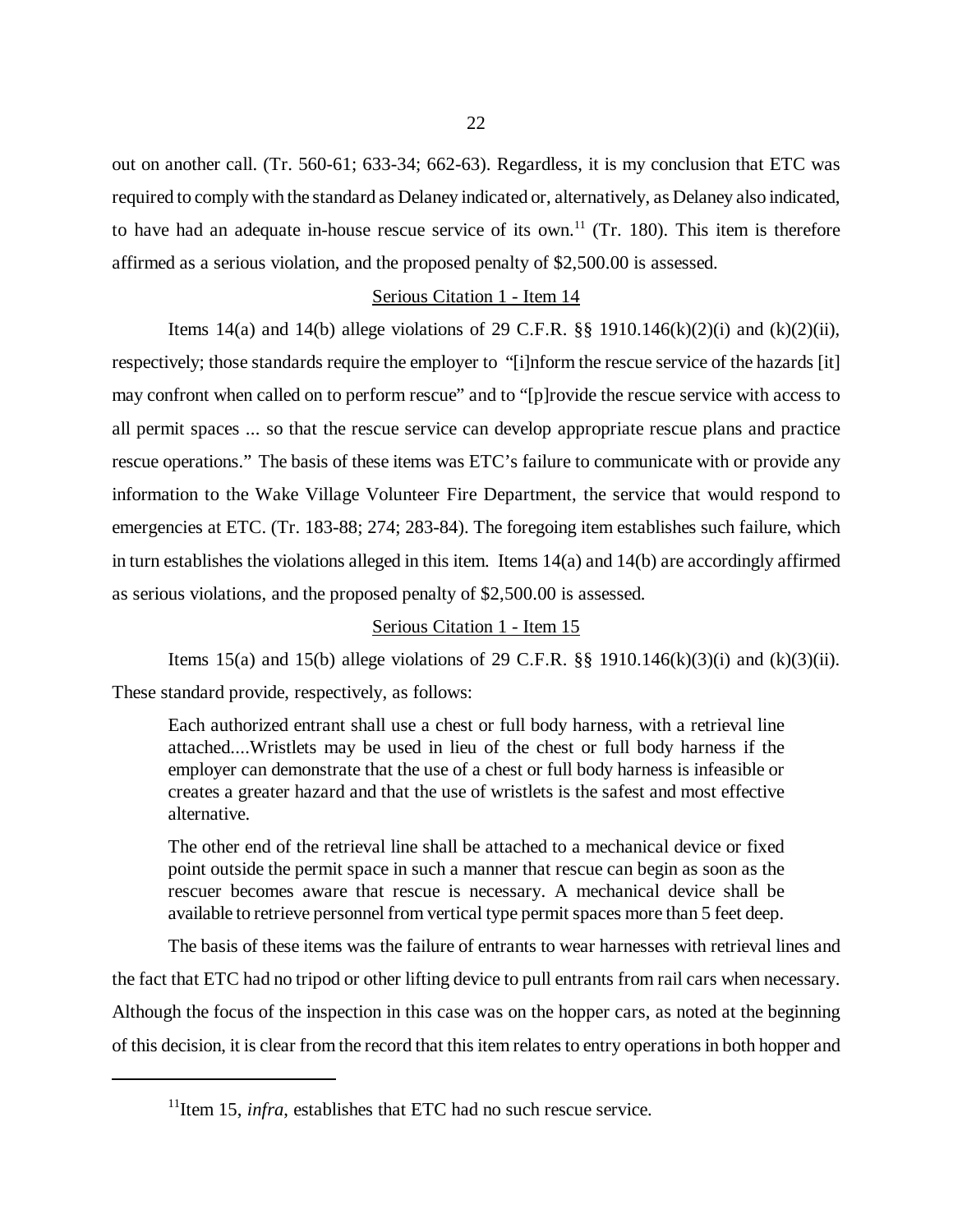tank cars. It is also clear, and ETC does not dispute, that it did not have a tripod or other lifting device and that its entrants did not wear harnesses with retrieval lines. With respect to the hopper cars, ETC contends it would never be necessary to rescue an entrant from a compartment because he would fall against the sloped sides and then slide out the bottom opening and onto the shop floor. This contention was considered and rejected in item 8, *supra*, and as ETC has presented no additional evidence in this regard, items 15(a) and 15(b) are affirmed as to the hopper cars.

As to the tank cars, Riddles testified that they have only one top opening and that there is one attendant to each entrant; the entrant enters the car with his lining equipment, a "drop light" and a supplied-air respirator as well as a five-minute escape pack respirator, and the attendant holds the air line and the lining and drop light lines so that they will not interfere with the lining. If the entrant goes down, the attendant immediately summons help, all other entrants are evacuated, and the entrant's air line is disconnected from the shop air and connected to bottled air, on the chance that the shop air is the problem; an authorized employee trained in CPR and first aid then dons the emergency respirator and enters the tank with the wristlets, which are kept in the same case that contains the emergency respirator, and tends to the entrant. Riddles said the tank car is continuously ventilated, that the downed entrant would no longer be spraying the lining, and that by the time the authorized employee would get to the entrant the atmosphere would be cleared such that respirators would probably not even be needed; he also said 911 is called as the authorized employee could do only so much, and since the likely cause of the emergency would be a heart attack or some other physical ailment ETC preferred to have paramedics at the site. (Tr. 493-97; 515-18; 632-33).

Riddles further testified that wearing a harness or wristlets attached to a retrieval line into a tank car was infeasible and more dangerous for entrants. He noted the equipment and lines that entrants take with them into the tanks, and the filler pipes and bolts inside the tanks; a non-entry rescue could cause the entrant to become entangled with the filler lines, the entrant could be injured if he were dragged over the bolts, and the drop light could be broken and generate a spark and create a fire. He also noted that most tank car openings are 20 inches wide, although they can range from 18 to 36 inches, and said that unless someone entered the car to remove some of the entrant's equipment, such as the escape pack, and to guide him out, the entrant would get hung up in the opening. Riddles stated that ETC's procedure was safer and faster than a non-entry rescue using a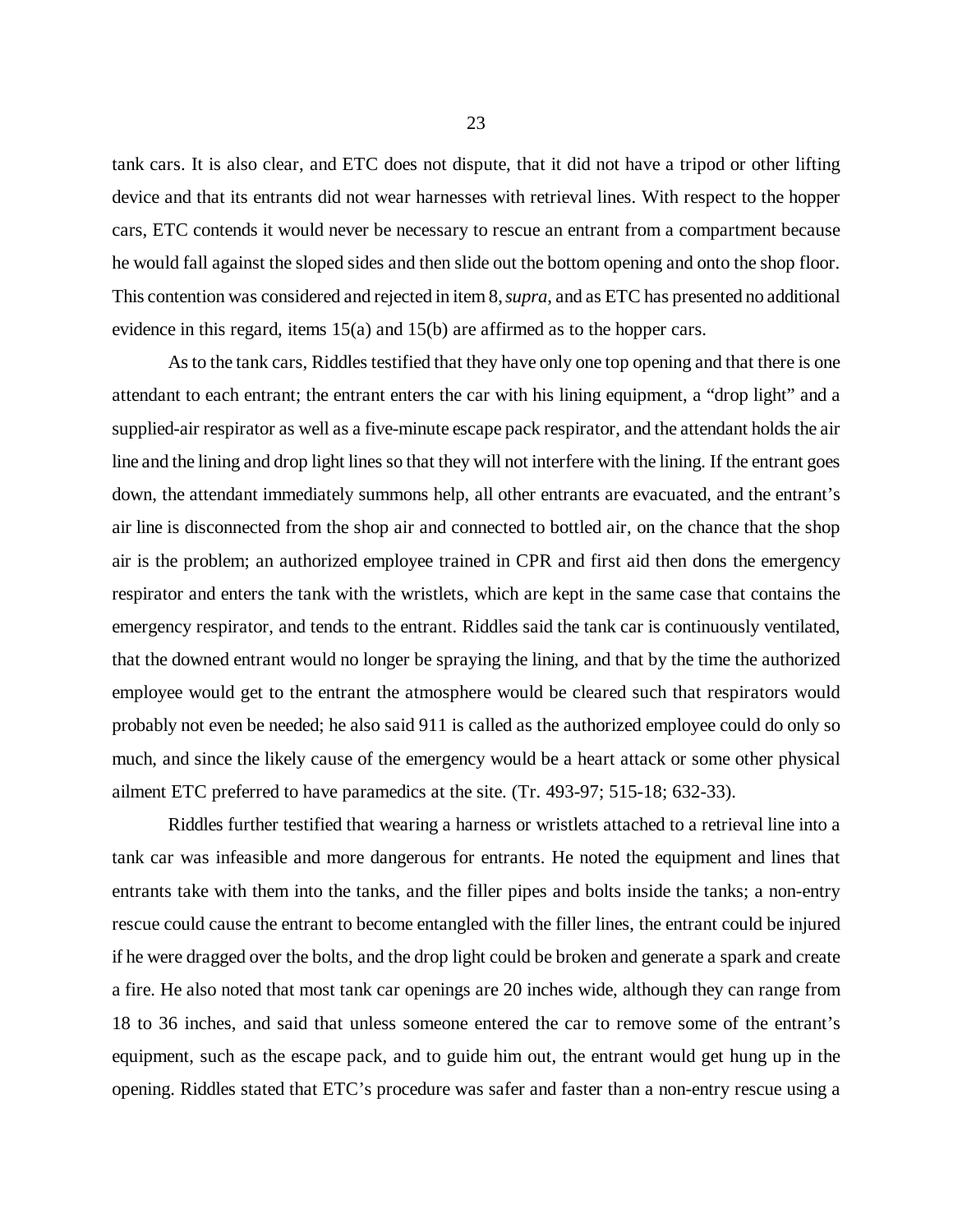retrieval line and tripod, pointing out that a tripod, before it could be used to pull out an entrant, would first have to be gotten up on the top of the tank car and set up. (Tr. 496-505; 515-17).

IH Delaney's testimony with respect to this item was that there were alternative means which could be used to effectuate a rescue, but that the preferred method was for the entrant to wear a harness with a retrieval line connected to a tripod or other lifting device so that rescue could take place without anyone else having to enter the car and be subject to the hazardous atmosphere. (Tr. 188-203). I conclude that ETC's procedure was not a viable alternative. First, despite Riddles' testifying the tank cars were ventilated continuously, he did not explain how this could be done with a single opening with equipment lines going through it and an attendant watching the entrant, and, in case of an emergency, an authorized employee entering the opening; that the tank cars were not ventilated is supported by the fact that entrants wore five-minute escape packs in addition to their supplied-air respirators, which, as noted in item 2, *supra*, is the appropriate protection for IDLH atmospheres, and I find that the authorized employee, upon entering the tank, would be subject to the same hazard confronting the entrant. Second, even assuming *arguendo* the tanks were somehow ventilated, Delaney testified that ceasing the lining in a ventilated hopper car compartment, which has two top openings and a bottom opening, would not completely clear the air as the lining would continue giving off contaminants, and, if the entrant fell, his respirator could be displaced and he would then be breathing the contaminated air. (Tr. 265; 281). Third, I am simply not persuaded that a harness or wristlets could not be used to make a non-entry rescue, especially since the attendant holds on to the equipment lines and since a 20-inch-wide opening would have a circumference of almost 63 inches. Finally, it is apparent that a tripod or other device could be set up and ready for use in case of an emergency, as the standard states, and Delaney testified that it is much more difficult to pull someone out of a confined space without a lifting device. (Tr. 200-01). Items 15(a) and 15(b) are affirmed as serious violations, and the proposed penalty of \$2,500.00 is assessed.

## "Other" Citation 2 - Item 1

This item alleges that the leather gloves employees wore when using the liquid rust inhibitor utilized in the exterior blasting operation provided insufficient protection, in violation of 29 C.F.R. 1910.132(c), which states as follows: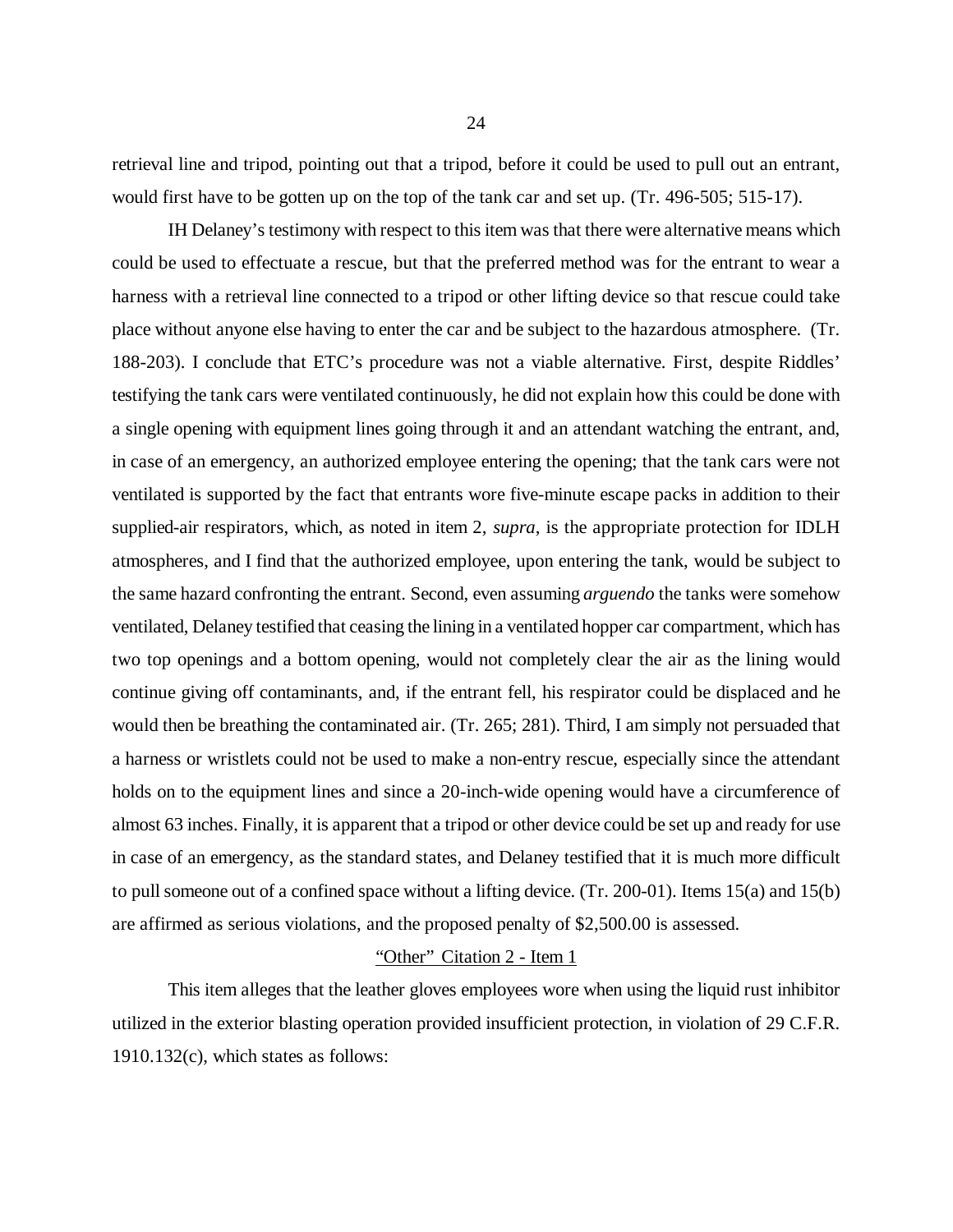All personal protective equipment shall be of safe design and construction for the work to be performed.

IH Delaney testified that the leather gloves the employees wore could become saturated with the rust inhibitor, an amine compound, and result in prolonged skin contact with the inhibitor. She further testified such contact could cause skin irritation or burns and that the appropriate protection, as set out in C-10, the rust inhibitor's material safety data sheet, would be to wear rubber or neoprene gloves under the leather gloves; however, she agreed she was told during the inspection that the inhibitor was greatly diluted when used and said that if exposure was limited to the diluted inhibitor additional gloves would be unnecessary. (Tr. 203-11). Jerry Riddles testified that the undiluted rust inhibitor was 25 percent water and 75 percent amine but that it was diluted to one part amine to 1,000 parts water at ETC; he said the only exposure to the undiluted inhibitor was when workers put it in containers to add water to it and that there had been no skin problems from using the inhibitor. (Tr. 562-64). On the basis of the record, the standard was not violated. This item is vacated.

# "Other" Citation 2 - Item 2

This item alleges that ETC did not keep its canceled entry permits from April 15, 1993, the effective date of the confined space standard, through the end of June 1993, in violation of 29 C.F.R. 1910.146(e)(6), which provides in relevant part as follows:

The employer shall retain each canceled entry permit for at least 1 year to facilitate the review of the permit-required confined space program required by paragraph  $(d)(14)$  of this section.

The record plainly shows, and ETC does not dispute, that it did not maintain its canceled entry permit forms for the cited period. (Tr. 211-12; 564-65; 619-23). This item is therefore affirmed as an "other" violation. However, while the citation itself proposes a penalty of \$500.00 for this item, IH Delaney testified that no penalty was proposed for this item. (Tr. 212-13). In view of Delaney's testimony and the "other" classification of this item, no penalty is assessed.

# Conclusions of Law

1. Respondent East Texas Coatings, Inc., is engaged in a business affecting commerce and has employees within the meaning of section 3(5) of the Act. The Commission has jurisdiction of the parties and of the subject matter of the proceeding.